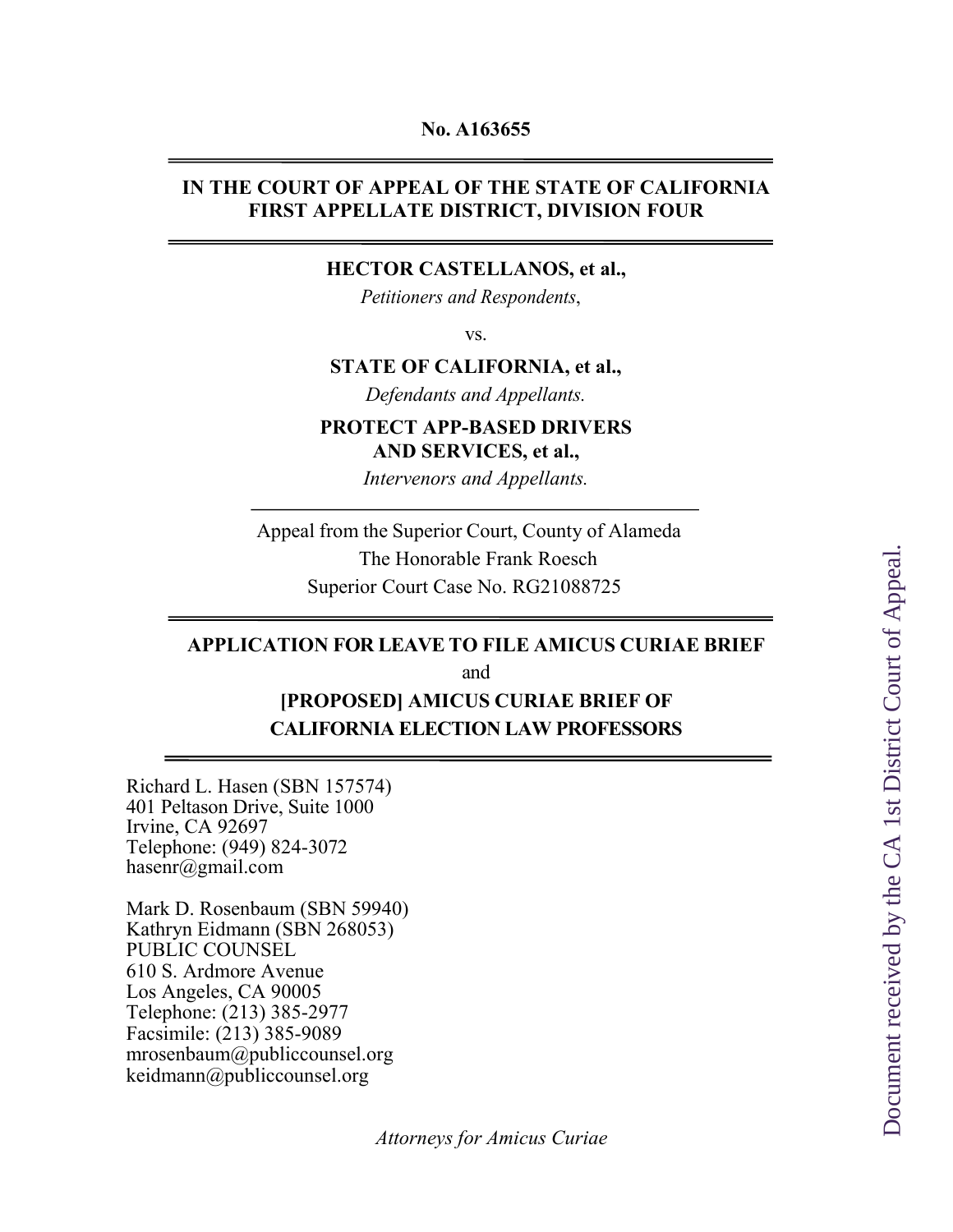# **TABLE OF CONTENTS**

|    | APPLICATION FOR LEAVE TO FILE AMICUS CURIAE BRIEF7                                                                                                                                                                                                                                                                                                                                        |  |  |  |
|----|-------------------------------------------------------------------------------------------------------------------------------------------------------------------------------------------------------------------------------------------------------------------------------------------------------------------------------------------------------------------------------------------|--|--|--|
|    |                                                                                                                                                                                                                                                                                                                                                                                           |  |  |  |
|    |                                                                                                                                                                                                                                                                                                                                                                                           |  |  |  |
| I. | PROPOSITION 22 USURPS THE POWER OF THE STATE<br>LEGISLATURE TO LEGISLATE ON SUBJECTS DIFFERENT<br>FROM ONES LEGISLATED UPON IN A VOTED                                                                                                                                                                                                                                                    |  |  |  |
|    | A. The California Constitution divides power for passing<br>legislation between the People and the Legislature. It allows<br>voter initiatives to limit legislative amendments on the same<br>subject as the initiative, but not on a different subject.<br>Allowing an initiative to limit legislation on a different<br>subject violates the Legislature's power to pass legislation on |  |  |  |
|    | B. Proposition 22 purports to limit legislative amendments on<br>collective bargaining, a subject different from that of the rest<br>of the initiative. This limitation, whether styled as an<br>"amendment" or not, usurps the Legislature's constitutional                                                                                                                              |  |  |  |
|    | 1. The structure of Proposition 22, and its sole "oblique"                                                                                                                                                                                                                                                                                                                                |  |  |  |
|    | 2. Proposition 22 unconstitutionally usurps the<br>legislature's power by barring an amendment on a                                                                                                                                                                                                                                                                                       |  |  |  |
|    | C. Proposition 22's structure usurping legislative power is<br>.29                                                                                                                                                                                                                                                                                                                        |  |  |  |
|    | D. Proposition 22's structure usurps legislative power even if the<br>single-subject rule would not have barred inclusion of a ban<br>on collective bargaining within the initiative31                                                                                                                                                                                                    |  |  |  |
|    |                                                                                                                                                                                                                                                                                                                                                                                           |  |  |  |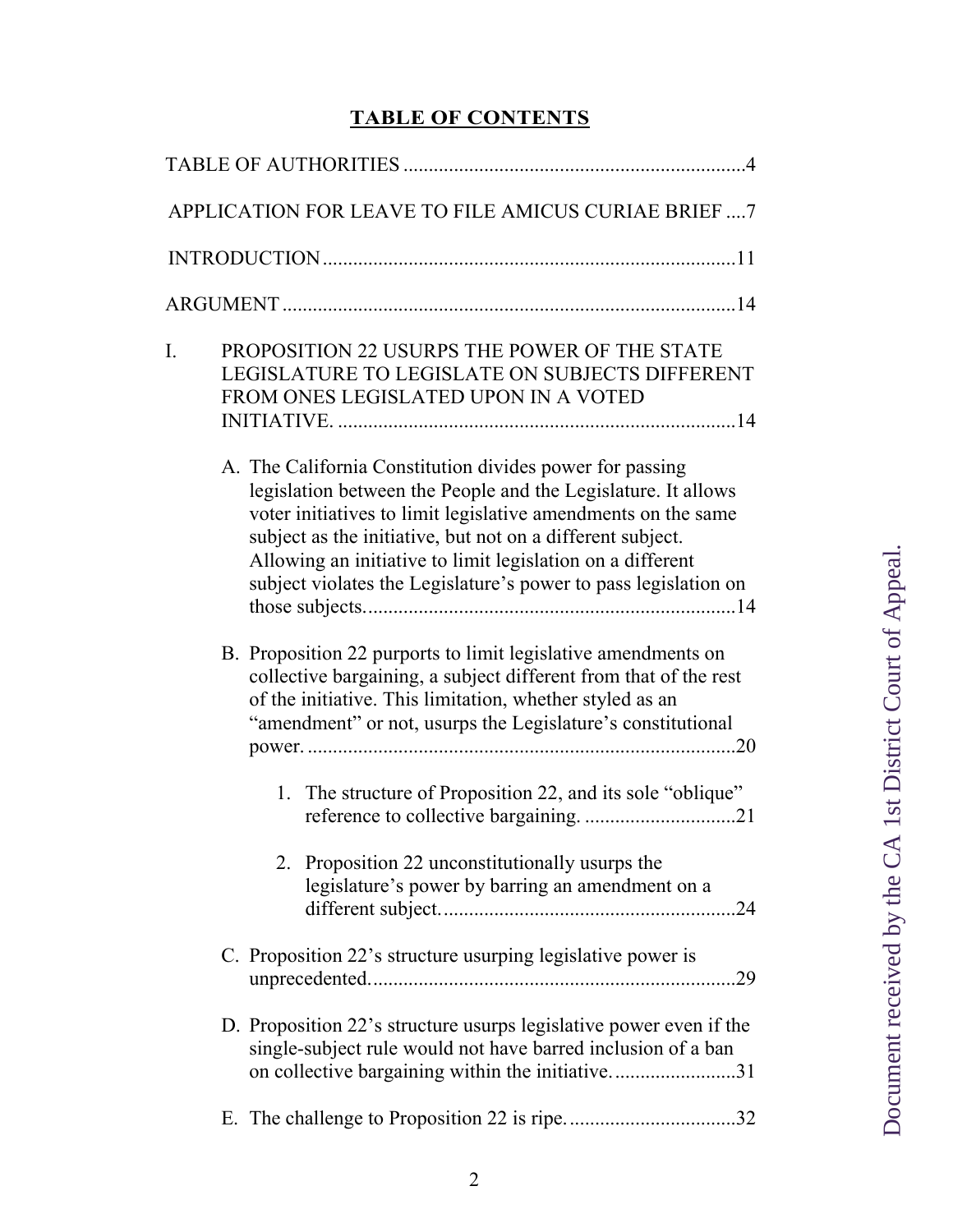| II. | THE COURT SHOULD DECLARE ALL OF PROPOSITION<br>22 UNCONSTITUTIONAL; AT THE VERY LEAST IT<br>SHOULD HOLD SECTION 7465(C)(4) |  |
|-----|----------------------------------------------------------------------------------------------------------------------------|--|
|     |                                                                                                                            |  |
|     |                                                                                                                            |  |
|     |                                                                                                                            |  |
|     |                                                                                                                            |  |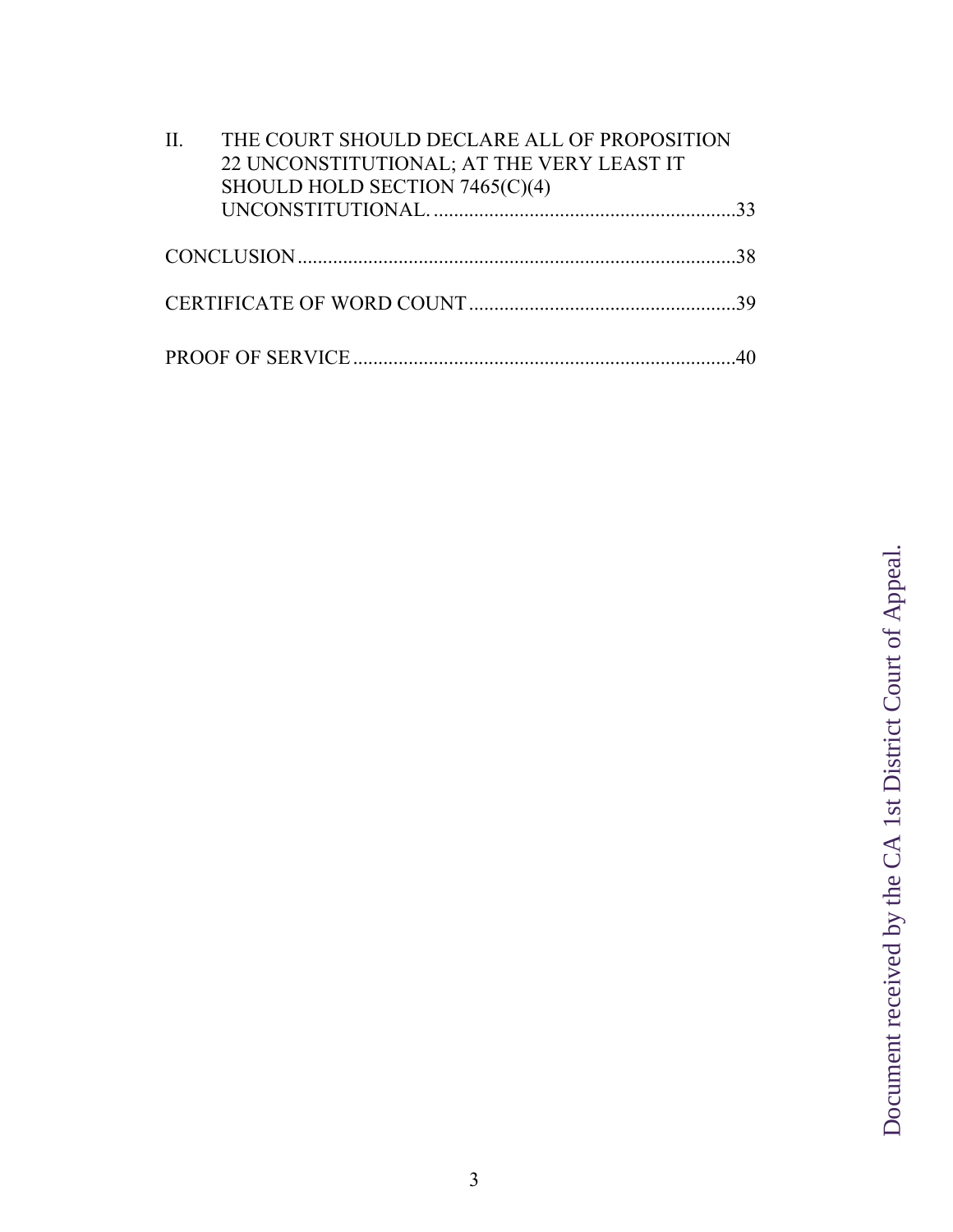## **TABLE OF AUTHORITIES**

| Cases                                                          | Page(s) |
|----------------------------------------------------------------|---------|
| American Fed. of Mus. of U.S. & Can. v. Carroll,               |         |
| <i>Brown v. Superior Court,</i>                                |         |
| Cal. Retail Liquor Dealers Ass'n v. Midcal Aluminum, Inc.,     |         |
| California Trial Lawyers Assn. v. Eu,                          |         |
| Californians for an Open Primary v. McPherson,                 |         |
| Chamber of Commerce of the USA v. City of Seattle,             |         |
| <i>Fair Political Practices Com'n v. Superior Court,</i>       |         |
| Howard Jarvis Taxpayers Assn. v. Padilla,                      |         |
| Huening v. Eu,                                                 |         |
| Senate of the State of Cal. v. Jones,                          |         |
| Legislature v. Deukmejian,                                     |         |
| Manduley v. Superior Court,                                    |         |
| Mobilepark West Homeowners Assn. v. Escondido Mobilepark West, |         |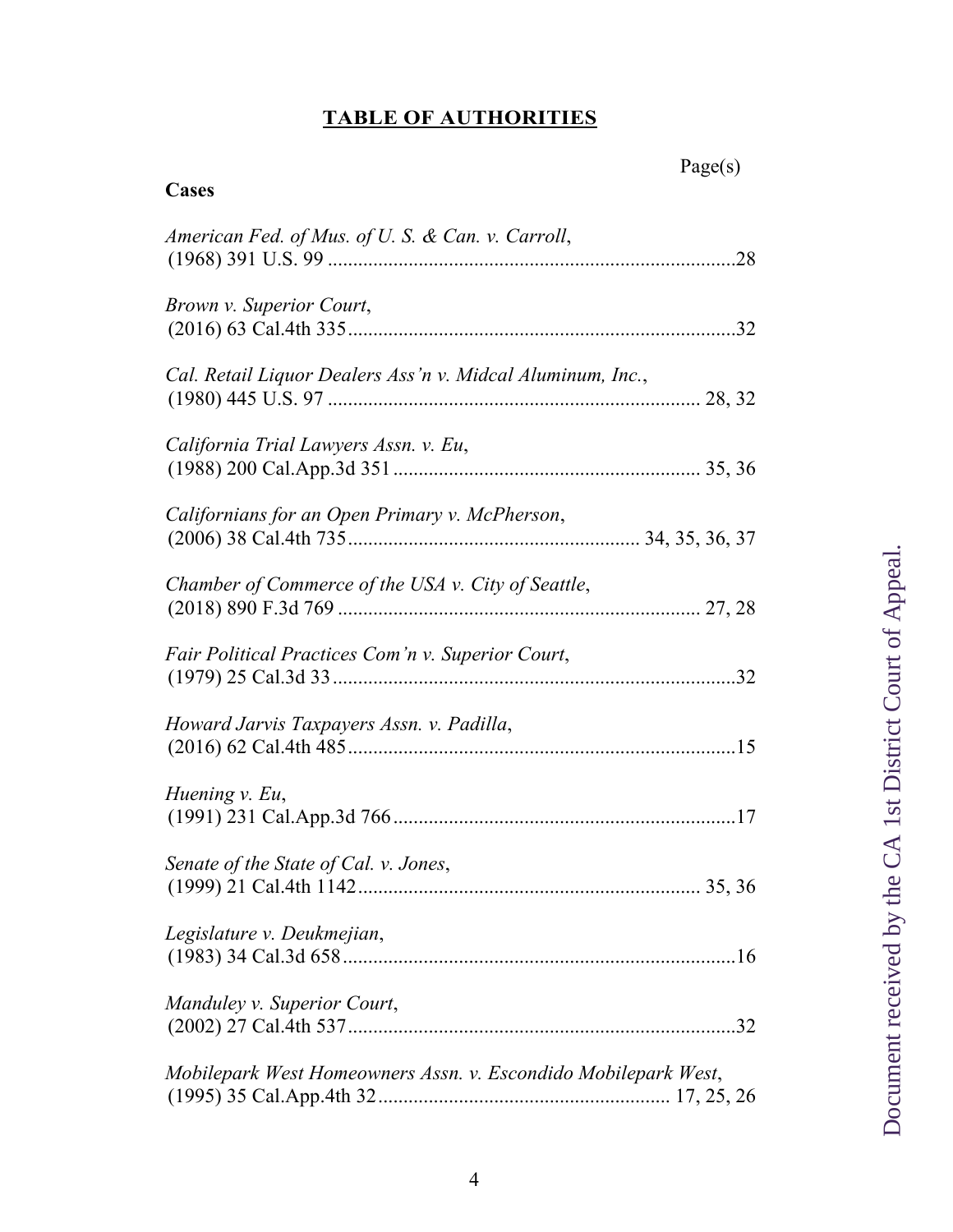# **Miscellaneous**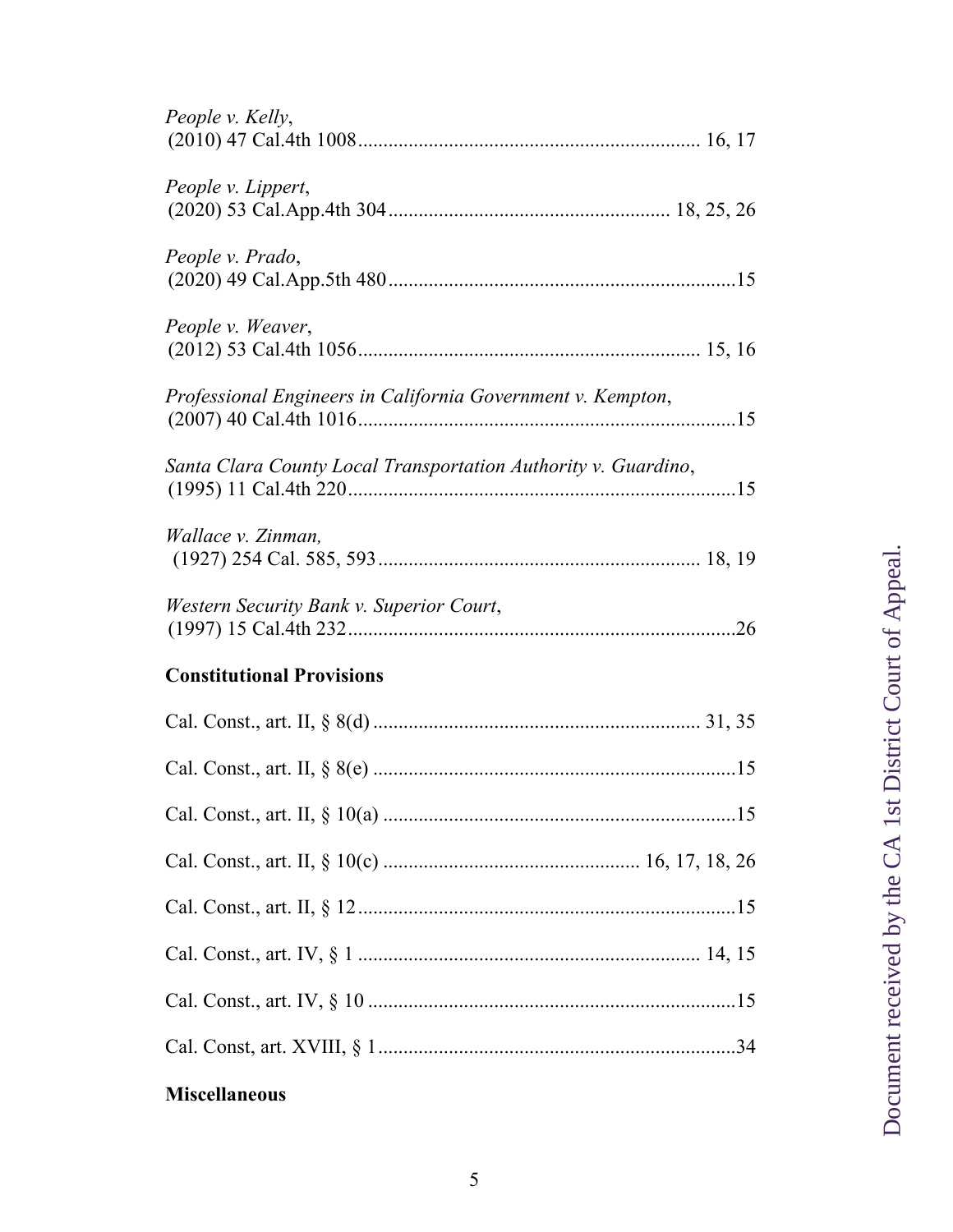| Ballot Pamp., Gen. Elec. (Nov. 6, 2012), text of Prop. 35, § 15  29, 30   |
|---------------------------------------------------------------------------|
| Ballot Pamp., Gen. Elec. (Nov. 6, 2012), text of Prop. 36, § 1 29         |
| Ballot Pamp., Gen. Elec. (Nov. 4, 2014), text of Prop. 47, § 15, 29       |
| Ballot Pamp., Gen. Elec. (Nov. 8, 2016), text of Prop. 52, § 3.5 29       |
| Ballot Pamp., Gen. Elec. (Nov. 8, 2016), text of Prop. 54, § 9 29         |
| Ballot Pamp., Gen. Elec. (Nov. 8, 2016), text of Prop. 56, § 9 29         |
| Ballot Pamp., Gen. Elec. (Nov. 8, 2016), text of Prop. 57, § 5 29         |
| Ballot Pamp., Gen. Elec. (Nov. 8, 2016), text of Prop. 63, § 13, 29       |
| Ballot Pamp., Gen. Elec. (Nov. 8, 2016), text of Prop. 64, § 10 30, 31    |
| Ballot Pamp., Gen. Elec. (Nov. 8, 2016), text of Prop. 66, § 20 30        |
| Ballot Pamp., Gen. Elec. (Nov. 6, 2018), text of Prop. 11, § 1, art. 5 30 |
| Ballot Pamp., Gen. Elec. (Nov. 6, 2018), text of Prop. 12, § 8 30         |
| Ballot Pamp., Gen. Elec. (Nov. 3, 2020), text of Prop. 14, § 26 30        |
| Ballot Pamp., Gen. Elec. (Nov. 3, 2020), text of Prop. 24, § 25 30        |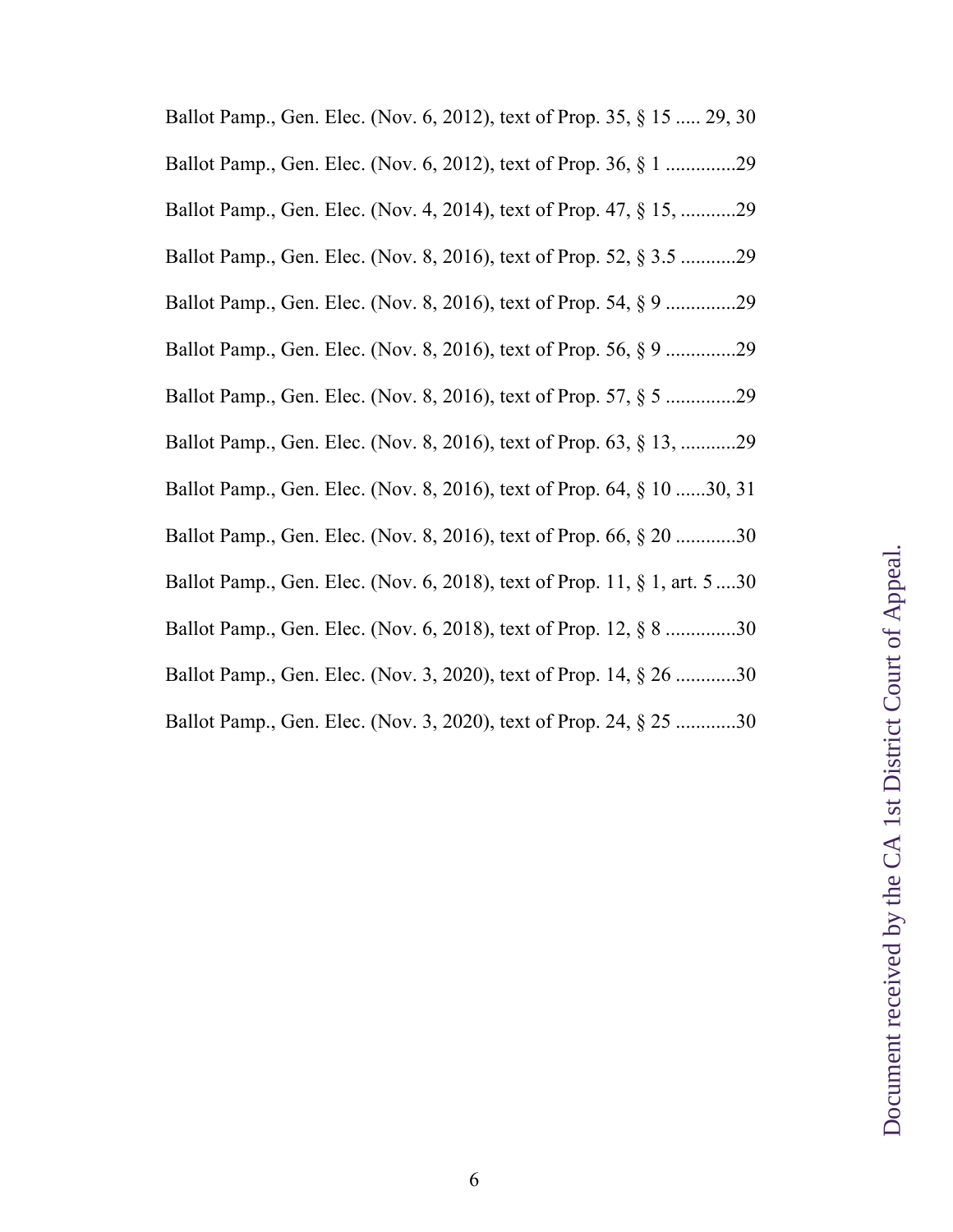## **APPLICATION FOR LEAVE TO FILE AMICUS CURIAE BRIEF**

Pursuant to California Rules of Court, rule 8.200(c), amicus **California Election Law Professors** respectfully requests permission to file the attached amicus curiae brief in support of respondents Hector Castellanos et al.

Amicus consists of California law professors who study, research, write, and teach in the area of election law in California law schools. Each joins this amicus brief in a personal capacity; institutional affiliations are for identification purposes only.

Joseph Fishkin is a Professor of Law at UCLA School of Law, where he teaches and writes about election law, including direct democracy, as well as other subjects including employment discrimination law and constitutional law. He is the author or co-author of two books and numerous scholarly articles that have appeared in journals including the *Columbia Law Review*, *Supreme Court Review*, and *Yale Law Journal*. Before joining the UCLA law faculty in 2021, he taught for a decade at the University of Texas School of Law, where he was the Marrs McLean Professor in Law; he was also a visiting professor at Yale Law School.

Richard L. Hasen is Chancellor's Professor of Law and Political Science at University of California, Irvine. Hasen is a nationally recognized expert in election law and campaign finance regulation, writing as well in the areas of legislation and statutory interpretation, remedies, and torts. He is co-author of leading casebooks in election law and remedies.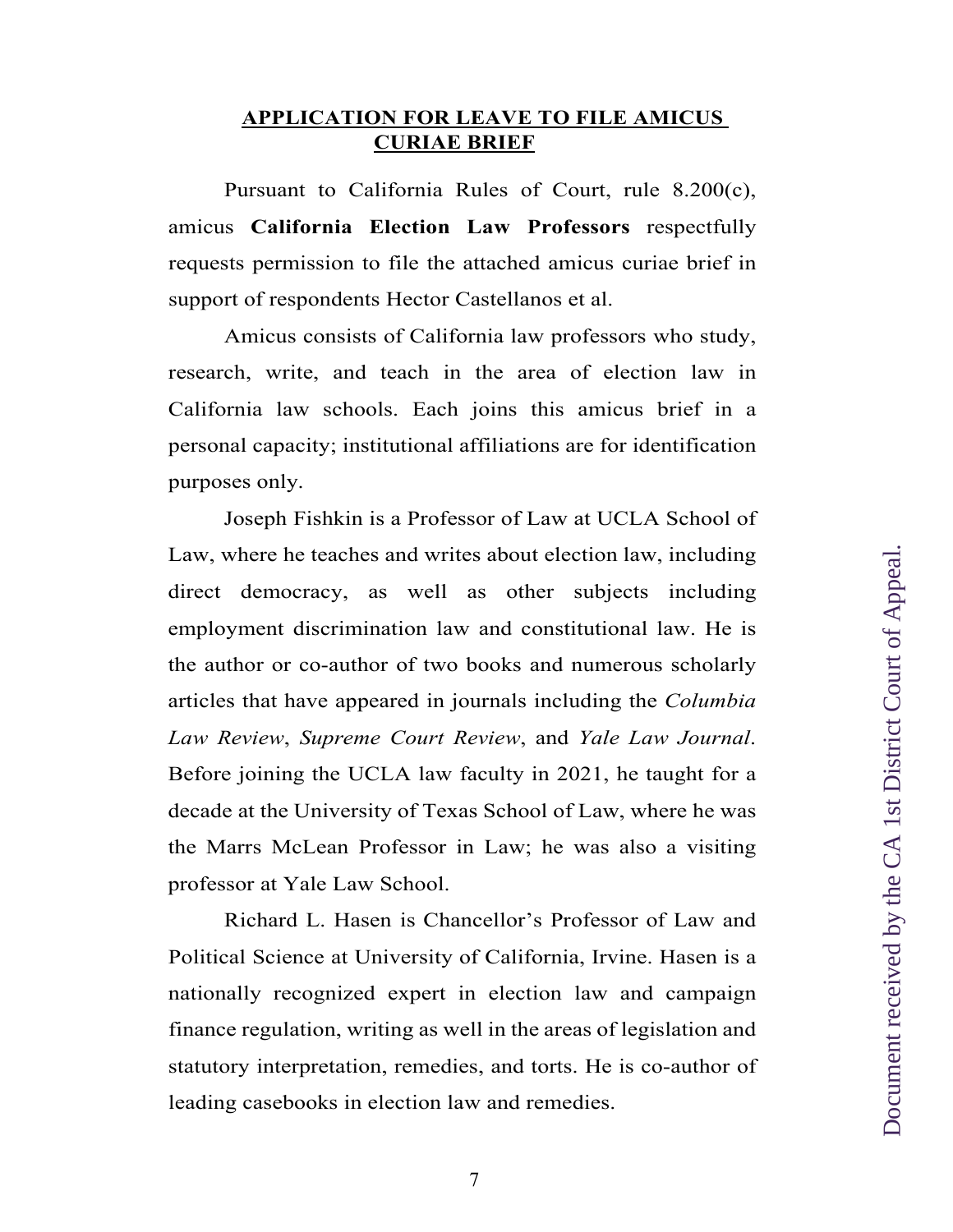From 2001-2010, he served (with Dan Lowenstein) as founding co-editor of the quarterly peer-reviewed publication, *Election Law Journal*. He is the author of over 100 articles on election law issues, published in numerous journals including the *Harvard Law Review*, *Stanford Law Review* and *Supreme Court Review*. He was elected to The American Law Institute in 2009 and serves as Co-Reporter (with Professor Douglas Laycock) on the ALI's law reform project: Restatement (Third) of Torts: Remedies. Beginning in July 2022 he will serve as a Professor of Law at UCLA School of Law.

Franita Tolson is the George T. and Harriet E. Pfleger Professor of Law and Vice Dean for Faculty and Academic Affairs at University of Southern California Gould School of Law, where she also holds a courtesy appointment in the Political Science and International Relations Department. Her scholarship and teaching focus on the areas of election law, constitutional law, and legal history. She has written on a wide range of topics including partisan gerrymandering, political parties, the Elections Clause, the Voting Rights Act of 1965, and the Fourteenth and Fifteenth Amendments. Her research has appeared or will appear in leading law reviews including the *Yale Law Journal*, *Harvard Law Review*, *Stanford Law Review*, *California Law Review*, *University of Pennsylvania Law Review*, and *Vanderbilt Law Review*. Vice Dean Tolson is one of the coauthors of a leading election law casebook, *The Law of Democracy* (Foundation Press, 6th ed., forthcoming 2022). Her forthcoming book, *In Congress We Trust?: Enforcing Voting*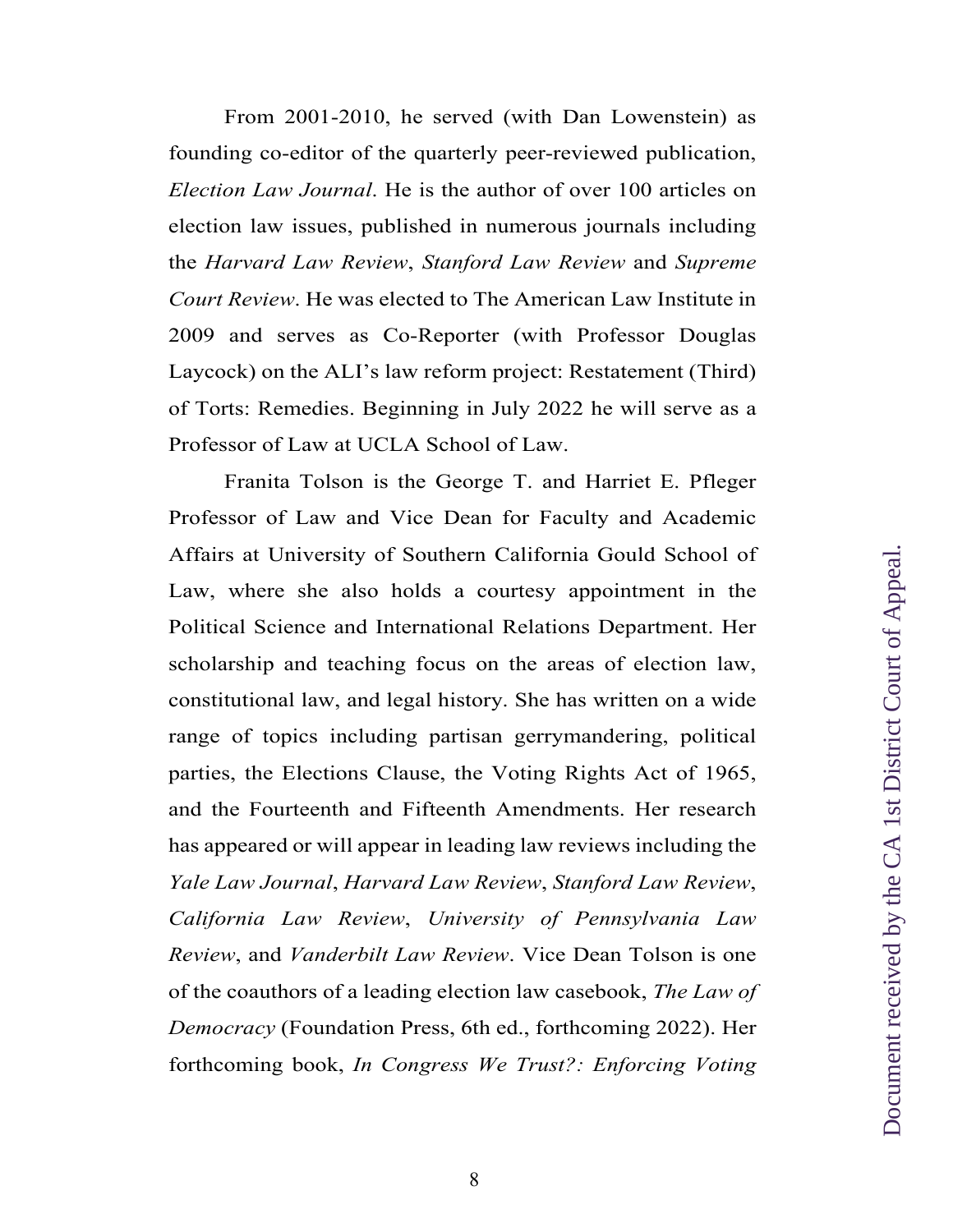*Rights from the Founding to the Jim Crow Era*, will be published in 2023 by Cambridge University Press.

As a nationally recognized expert in election law, Vice Dean Tolson has written for or appeared as a commentator for various mass media outlets including *The New York Times*, *The Los Angeles Times*, *The Wall Street Journal*, *Reuters*, and *Bloomberg Law*. She has testified before Congress on voting rights issues several times. She has authored a legal analysis for an amendment to the U.S. Constitution, introduced by Senators Elizabeth Warren and Richard Durbin, that would explicitly protect the right to vote. During the fall of 2020, Vice Dean Tolson worked as an election law analyst for CNN. She also cohosted an election-themed podcast, Free and Fair with Franita and Foley, with Ned Foley of The Ohio State University Moritz College of Law.

No party or any counsel to a party in the pending appeal, or any other person other than amicus and its counsel, authored this proposed amicus brief in whole or in part, or made a monetary contribution intended to fund the preparation or submission of the brief.

Amicus believes that the collective scholarly expertise and teaching experience of this group in the field of election law gives Amicus perspective and knowledge that may aid this court in its resolution of the complex issues in this case.

Accordingly, Amicus California Election Law Professors respectfully requests that this court accept and file the attached amicus curiae brief.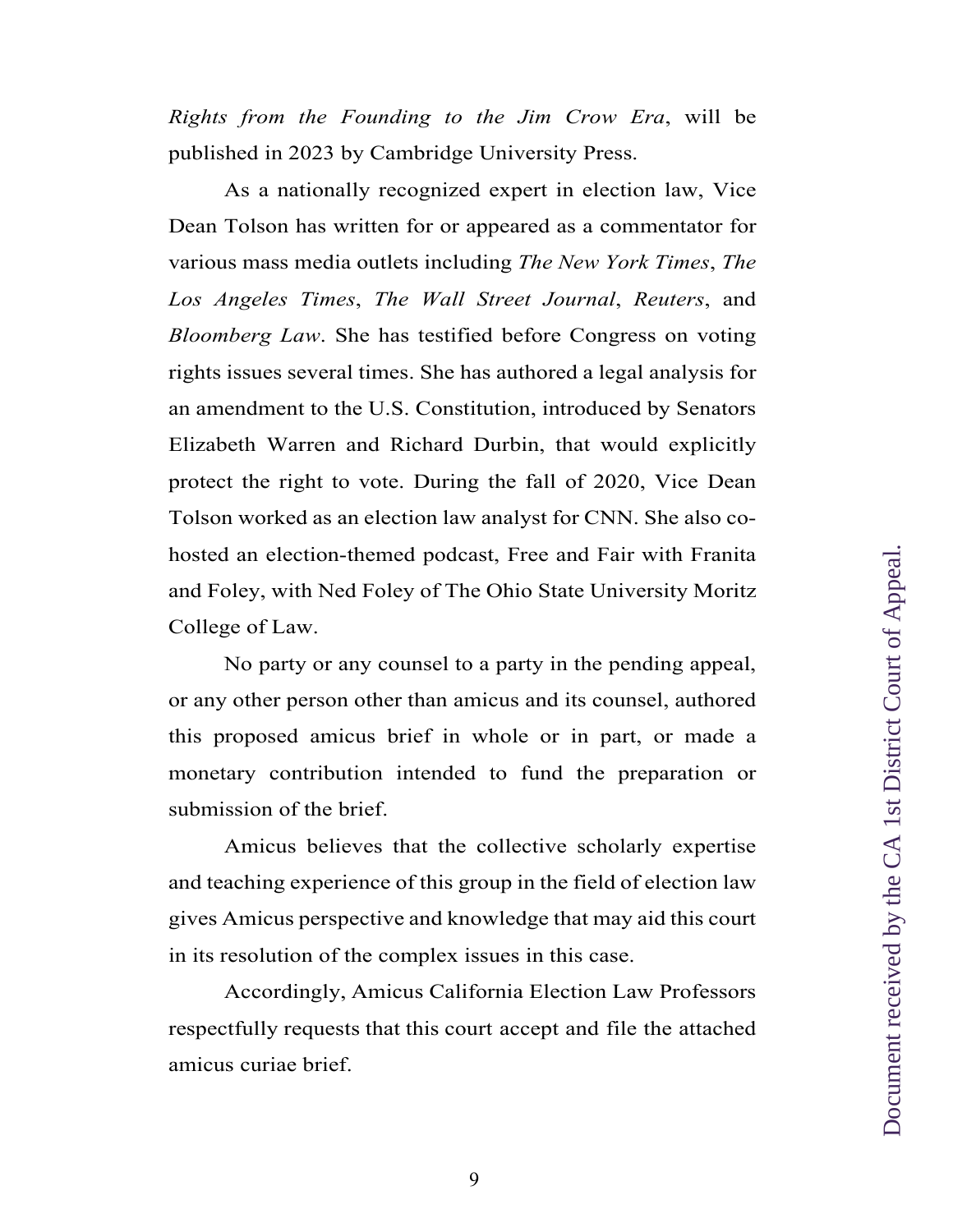By: y Hass

Richard L. Hasen

Attorney for Amicus Curiae **CALIFORNIA ELECTION LAW PROFESSORS**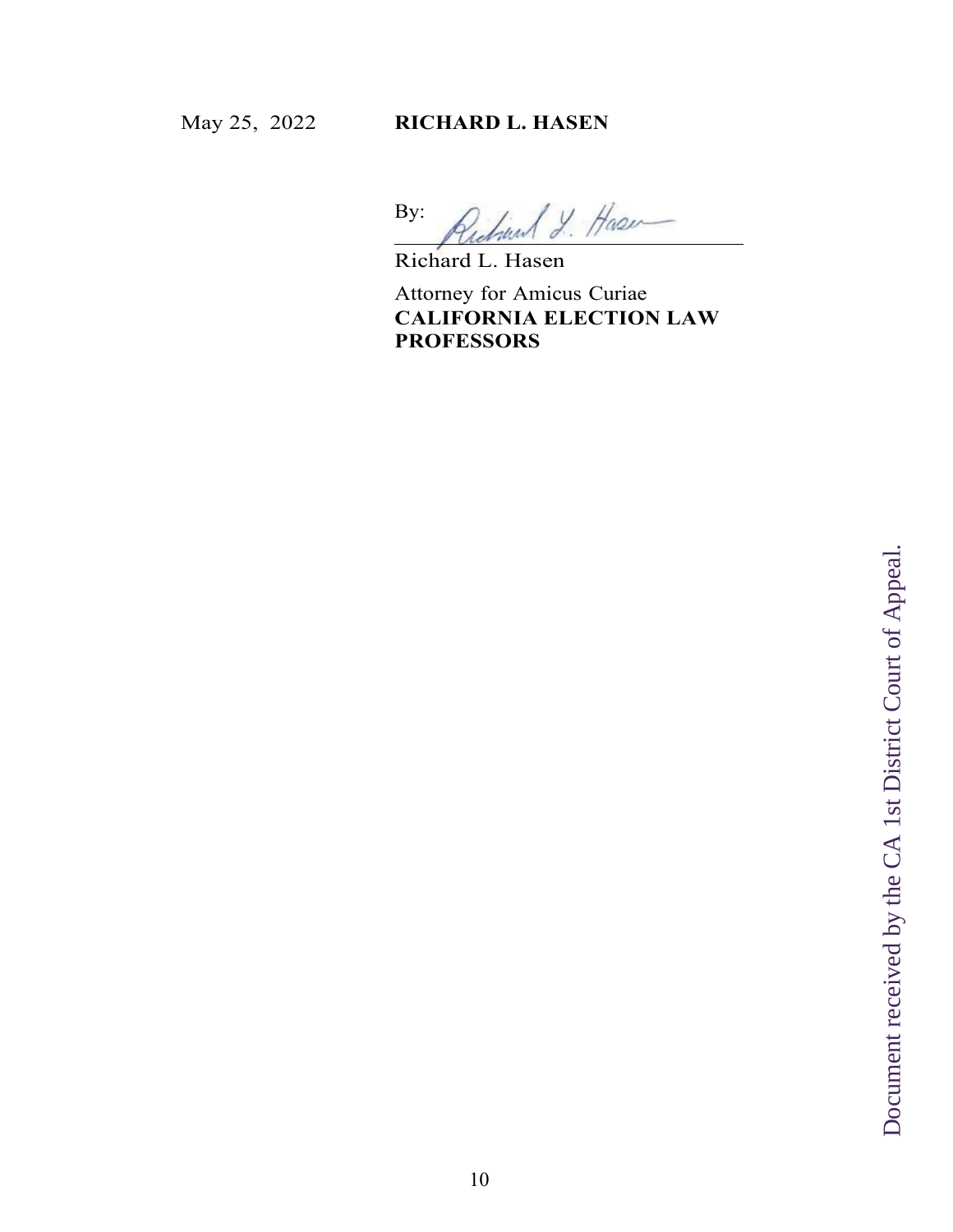# **AMICUS CURIAE BRIEF INTRODUCTION**

Amicus California Election Law Professors has reviewed the parties' briefing and writes to address a single issue on which the parties disagree: whether a voter initiative legislating on one subject may constitutionally hamstring the ability of the California Legislature to pass legislation on a different but related subject. $<sup>1</sup>$  $<sup>1</sup>$  $<sup>1</sup>$ </sup>

If this court approves the "amendment" limitation on the Legislature's lawmaking power contained in Proposition 22—a limitation that appears to be *unprecedented* in the history of California initiatives—it will work mischief and provide a roadmap for future initiatives to upset the delicate balance between legislative powers given to the People of the State of California and those given to the Legislature. It would allow a bait and switch in which voters pass an initiative on Subject *A* but the fine print will unconstitutionally prevent or limit the Legislature's ability to legislate on Subject *B*. It will allow the trampling of political and civil rights without recourse to otherwise-permissible legislation.

Thus, if this Court approves the structure of this initiative, we can expect something like an initiative cutting certain insurance rates but containing a limitation on "amendments" making it nearly impossible for the Legislature to impose penalties for unfair insurance practices, or an initiative creating

<span id="page-10-0"></span><sup>&</sup>lt;sup>1</sup> This brief does not address the question whether Proposition 22 interferes with the "plenary" power of the state Legislature to enact workers' compensation laws.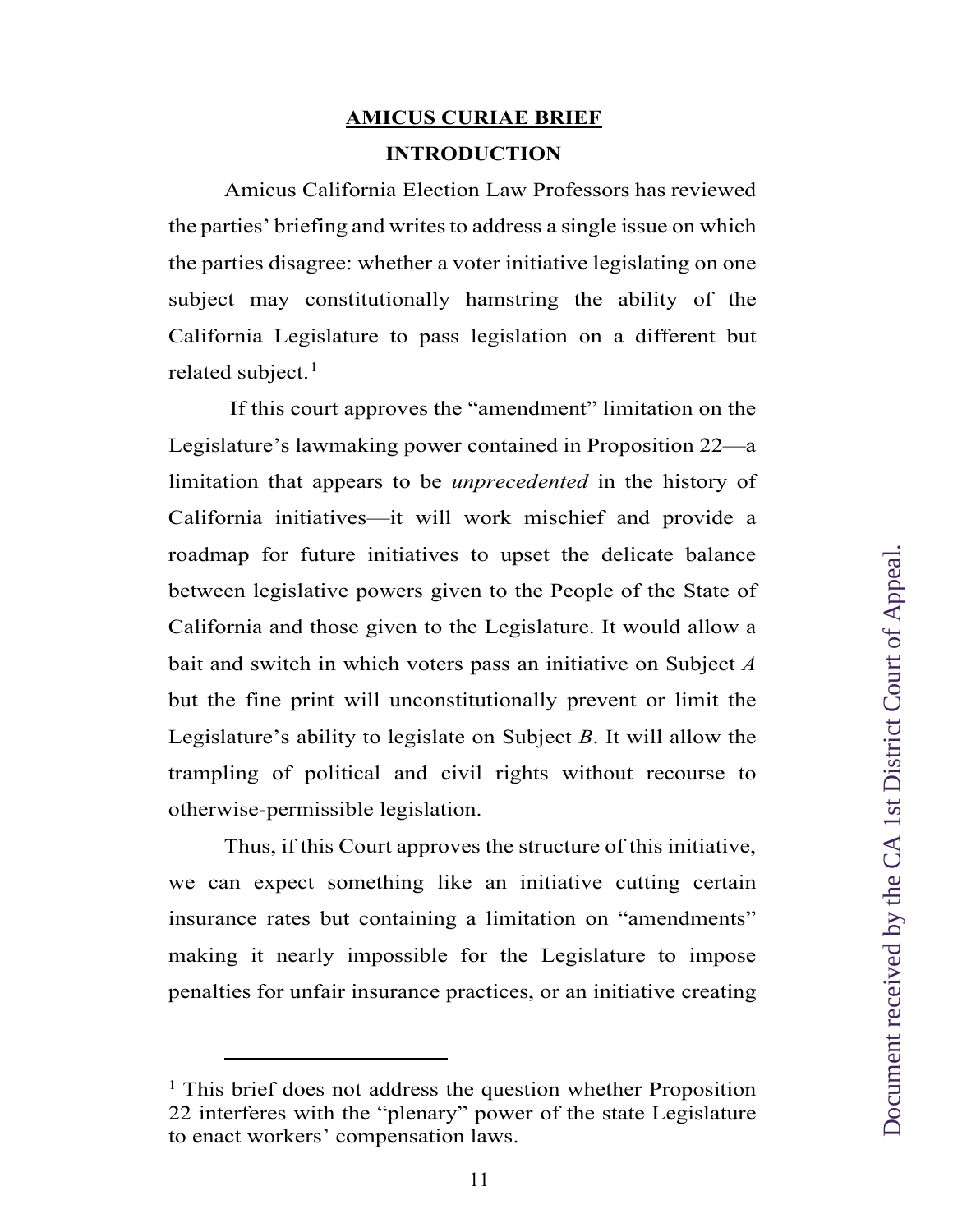affordable housing opportunities but containing a limitation on "amendments" preventing the Legislature from overriding zoning rules in California cities.

In Proposition 22, California voters were told that initiative approval meant treating "gig workers" such as Uber drivers as independent contractors rather than employees for purposes such as workers' compensation laws. But the substance of the initiative was silent on whether gig workers could have someone represent them collectively to do things like bargaining over working conditions. No provisions in the initiative limit collective bargaining and the initiative's statement of purposes says absolutely nothing about collective bargaining rights. And yet deep in Proposition 22's fine print (on the bottom of page 8 to the top of page 9 of a 10-page measure), [2](#page-11-0) in the guise of providing limitations on "amendments," the measure bars the Legislature from enacting any law governing the collective bargaining rights of gig workers unless seven-eighths of the Legislature agrees, a nearly insurmountable margin for any controversial measure.

If Proposition 22's proponents wanted to bar entities from assisting gig workers in collective bargaining, they should have included a provision doing so in the substantive provisions of the initiative. Perhaps the proponents did not do so because a proposal to prevent collective action by gig workers could have been politically unpopular, making the measure less likely to pass.

<span id="page-11-0"></span><sup>&</sup>lt;sup>2</sup> See Appellants' Appendix (AA) 39–40.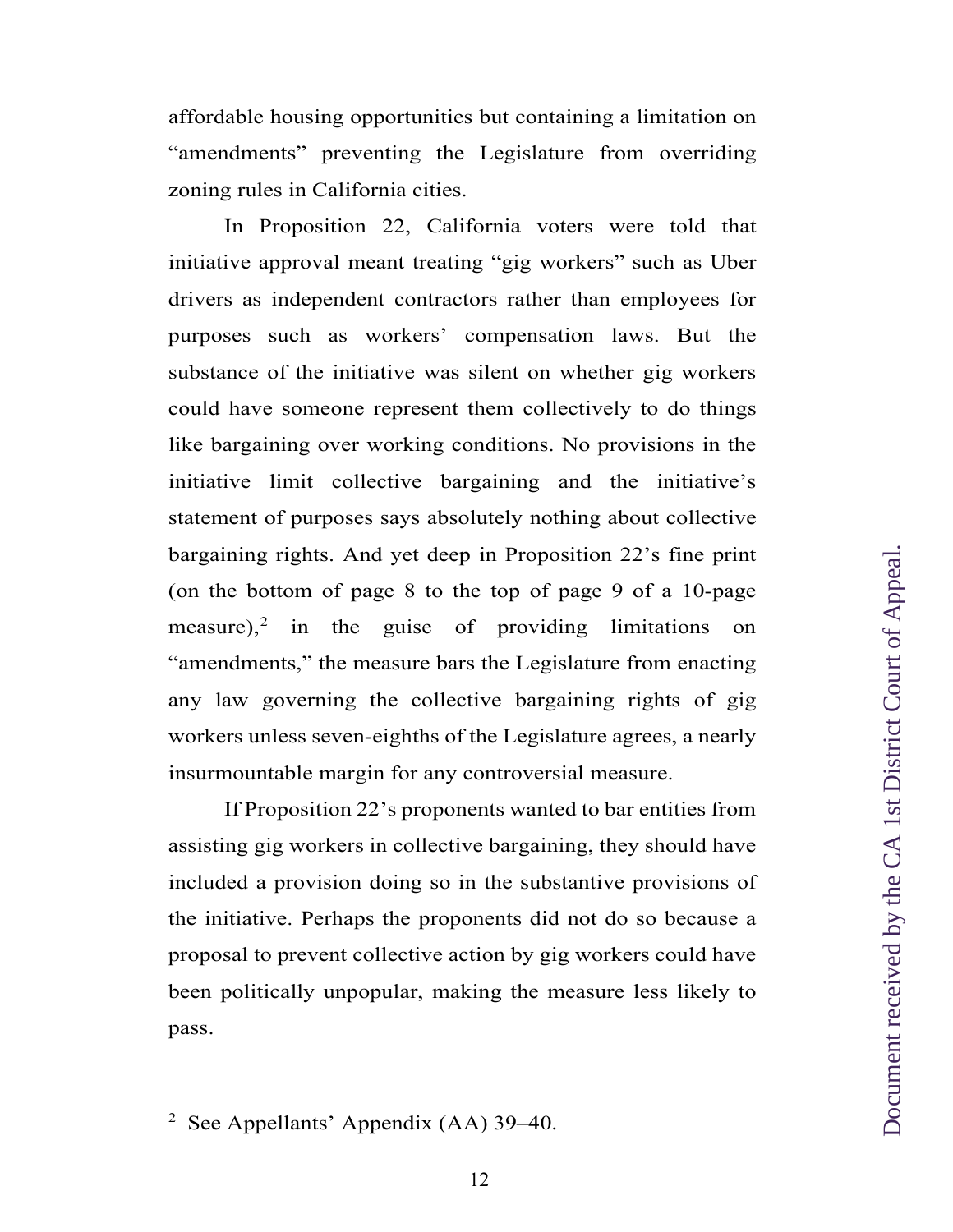So proponents—leading ride-share and app companies<sup>[3](#page-12-0)</sup> who benefit financially from a non-organized workforce—tried instead to achieve the same aims indirectly by hamstringing the Legislature from passing collective bargaining legislation related to gig workers. They styled separate legislation on the topic of gig workers' collective bargaining rights as an "amendment" to Proposition 22, and then subjected such an "amendment" to an onerous seven-eighths supermajority requirement. Such a structure in a voter initiative appears unprecedented among California initiatives.

As explained below, the structure of Proposition 22 violates the separation of powers contained in the California Constitution. Although Article II, section 10(c) of the Constitution gives initiative proponents the ability to say that the Legislature may not offer amendments (or must meet supermajority requirements to offer amendments) on the *same subject* as that of the initiative—a requirement necessary to ensure that the Legislature does not pass laws nullifying provisions in voter-approved initiatives—the Constitution does not give initiative proponents the ability to say that the Legislature may not offer legislation (or must meet supermajority requirements to offer legislation) on *a different but potentially related subject.*

This Court should hold that the portion of Proposition 22 requiring seven-eighths legislative approval for laws regulating the collective bargaining rights of gig workers is unconstitutional. Because the drafters of Proposition 22

<span id="page-12-0"></span><sup>3</sup> See State-Appellants' Opening Brief (S-AOB) 16.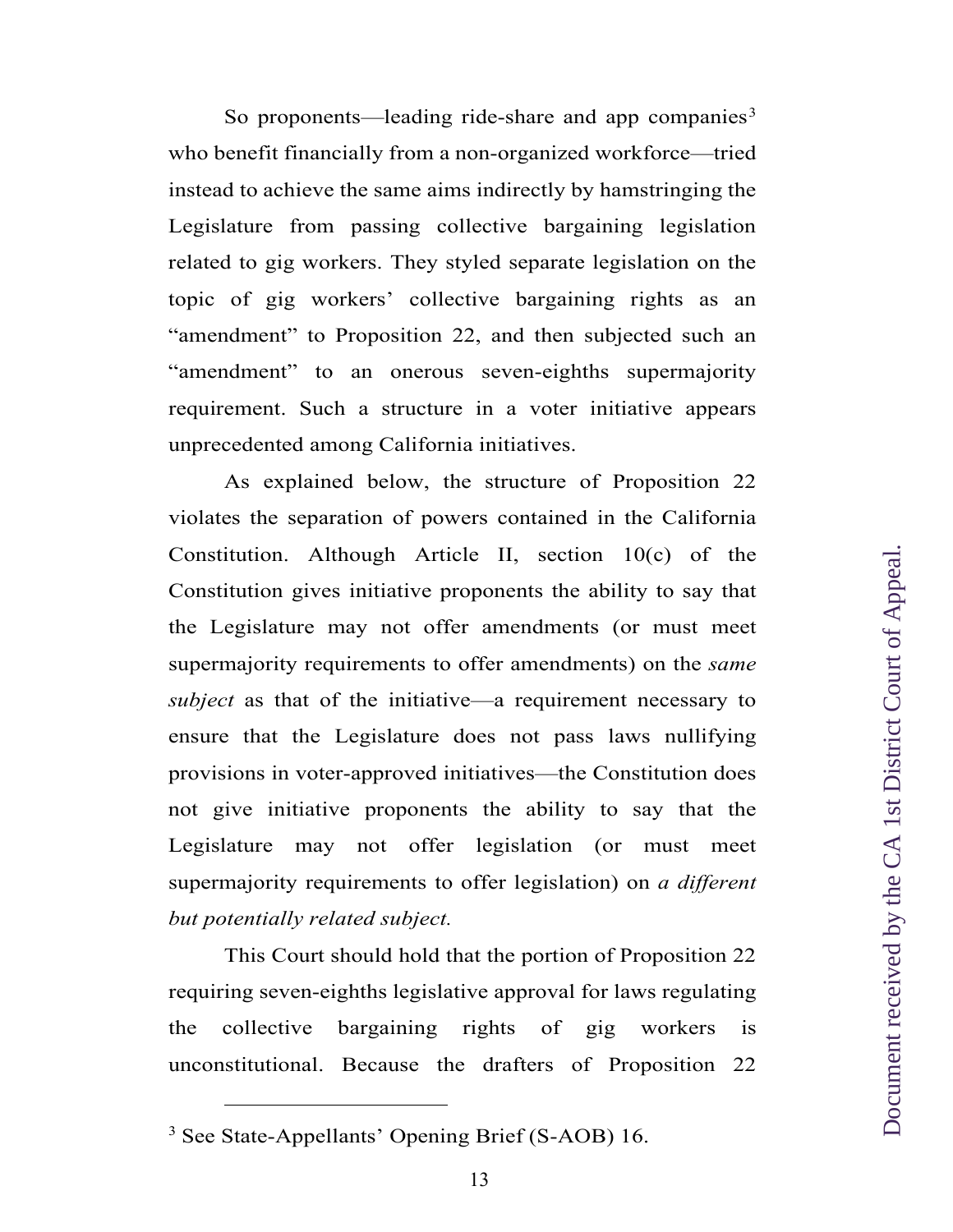engaged deliberately in a manipulation of the initiative process, this Court should hold invalid all of Proposition 22 despite its severability clause. Without such a strong remedy, there will be no penalty for trying this gambit again; the worst that will happen is that the offending "amendment" will be excised from the measure. At the very least, this Court should declare the portion of the measure limiting legislative power unconstitutional and unenforceable.

A ruling against the "amendment" gambit contained in Proposition 22 will ensure that initiative proponents cannot limit legislative power through the back door. It will confirm that legislatures retain the authority to pass legislation on topics that are related to, but distinct from, those an initiative actually covers. In that way, it will maintain the proper balance between the People and the Legislature in passing legislation.

#### **ARGUMENT**

**I. PROPOSITION 22 USURPS THE POWER OF THE STATE LEGISLATURE TO LEGISLATE ON SUBJECTS DIFFERENT FROM ONES LEGISLATED UPON IN A VOTER INITIATIVE.**

**A. The California Constitution divides power for passing legislation between the People and the Legislature. It allows voter initiatives to limit legislative amendments on the same subject as the initiative, but not on a different subject. Allowing an initiative to limit legislation on a different subject violates the Legislature's power to pass legislation on those subjects.**

Statutes may become part of California law in one of two ways. (Cal. Const., art. IV, § 1 ["The legislative power of this State is vested in the California Legislature which consists of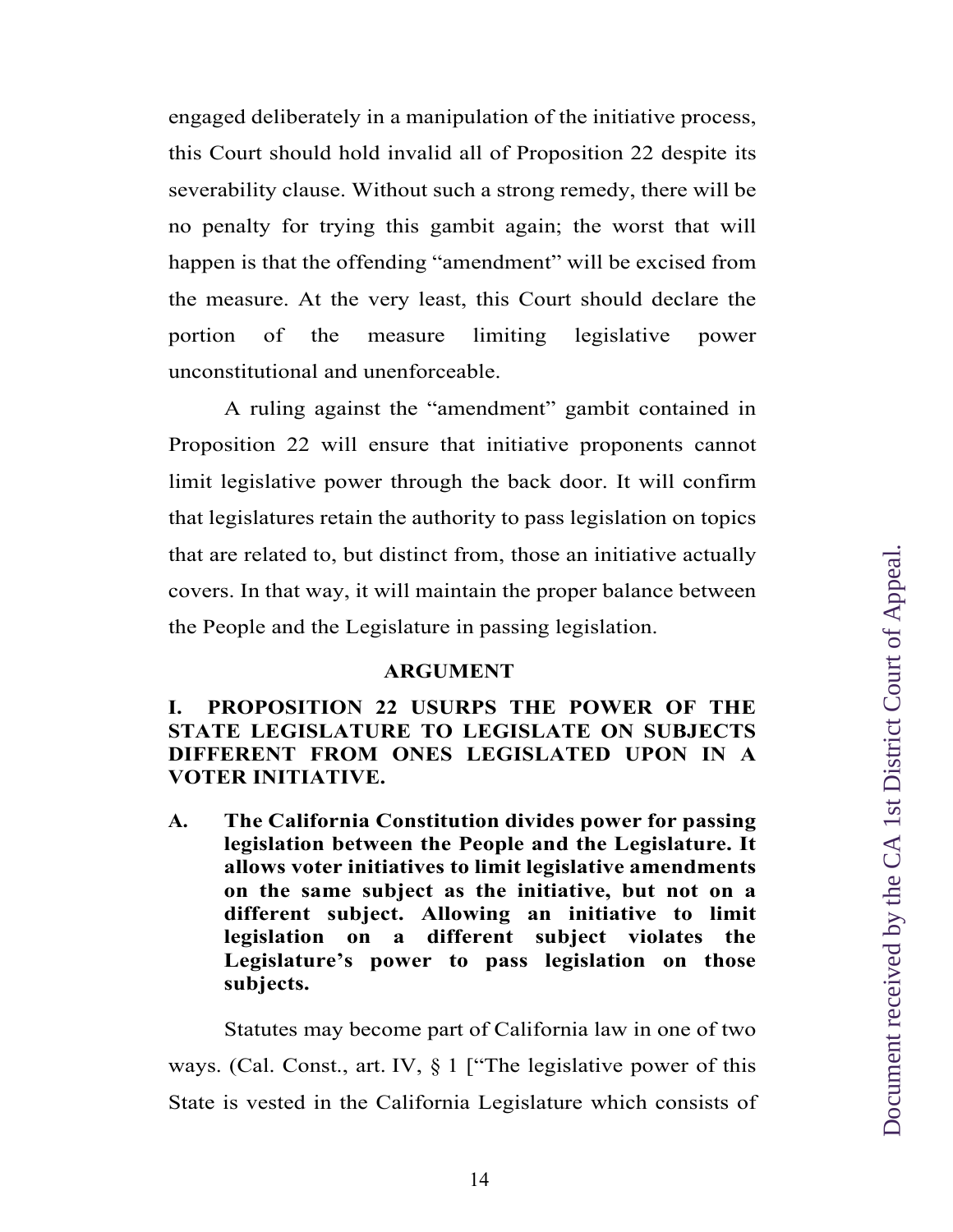the Senate and Assembly, but the people reserve to themselves the powers of initiative and referendum"].) First, the Legislature may pass a statute, which requires both houses of the state legislature to agree to a bill's language and either the governor's signature on the bill or legislative override of the governor's veto. (Cal. Const., art. IV, § 10.) Alternatively, the People, acting through the initiative process, may pass statutes on most subjects<sup>[4](#page-14-0)</sup> by a majority vote. (Cal. Const., art. II,  $\S$  10(a).) Legislation is equally valid whether passed by the Legislature or by initiative; the powers are generally "coextensive."[5](#page-14-1)

<span id="page-14-0"></span><sup>4</sup> Some subjects are impermissible. (See, e.g., Cal. Const., art. II, §12, [providing in pertinent part that "no statute proposed to the electors by the Legislature or by initiative, that names any individual to hold any office, or names or identifies any private corporation to perform any function or to have any power or duty, may be submitted to the electors or have any effect"]). There are also some limitations on the reach of initiatives. (See, e.g., Cal. Const., art. II, § 8(e) ["An initiative measure may not include or exclude any political subdivision of the State from the application or effect of its provisions based upon approval or disapproval of the initiative measure, or based upon the casting of a specified percentage of votes in favor of the measure, by the electors of that political subdivision"].)

<span id="page-14-1"></span><sup>5</sup> *Santa Clara County Local Transportation Authority v. Guardino* (1995) 11 Cal.4th 220, 253 (the power of the electorate "is generally coextensive with the power of the Legislature to enact statutes"); *People v. Prado* (2020) 49 Cal.App.5th 480, 491 (disagreeing categorically with the prosecution's statement that "'the power of the people via initiative has supreme authority over that of the Legislature," and further stating that "the prosecution overstates the initiative authority of the electorate, relative to the legislative authority of the Legislature. *One is not 'supreme' over the other*, each has the authority to enact statutes" [Italics added]); *Professional Engineers in California Government v. Kempton* (2007) 40 Cal.4th 1016, 1042; see also *Howard Jarvis Taxpayers Assn. v. Padilla* (2016) 62 Cal.4th 485, 520; *People v. Weaver* (2012)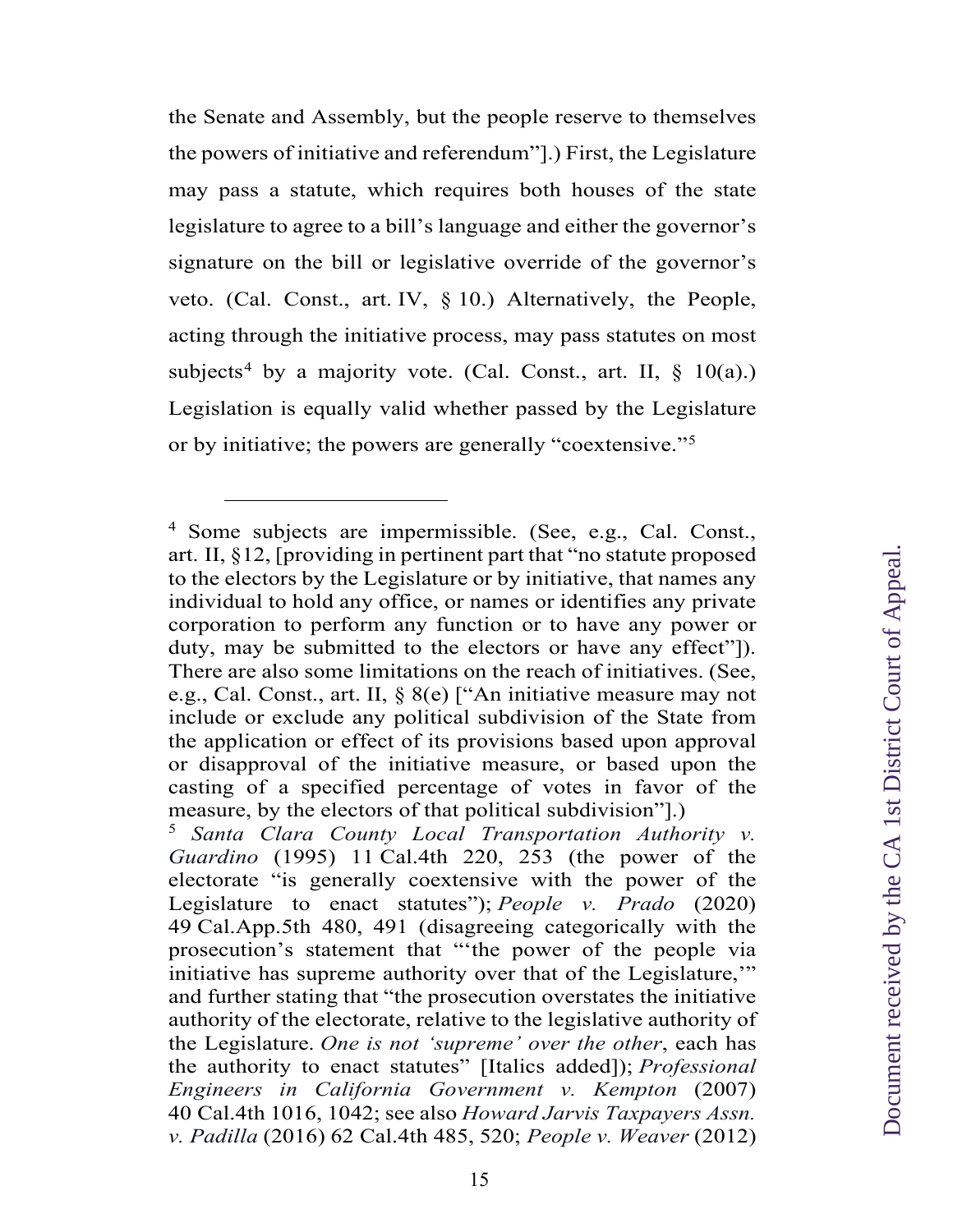Drafters of the California Constitution recognized that there could be conflicts between the People passing legislation by initiative and the Legislature passing legislation by statute because both bodies have the potential to draft legislation on the same subjects. Article II, section 10(c) of the California Constitution deals with one such conflict, providing in pertinent part that "[t]he Legislature may amend or repeal an initiative statute by another statute that becomes effective only when approved by the electors unless the initiative statute permits amendment or repeal without the electors' approval."

Without such a provision, the Legislature could simply repeal legislation passed by the voters by majority vote. See *People v. Kelly* (2010) 47 Cal.4th 1008, 1025 ("'[T]he purpose of California's constitutional limitation on the Legislature's power to amend initiative statutes is to "protect the people's initiative powers by precluding the Legislature from undoing what the people have done, without the electorate's consent""").

The latter part of section  $10(c)$ , allowing initiative drafters to permit legislative amendment with voter approval under certain conditions, has proven popular. As explained below in Part I.C, it is not unusual for an initiative to allow legislative

<sup>53</sup> Cal.4th 1056, 1093 ("'[T]he power to legislate is shared by the Legislature and the electorate . . . .'"); *Legislature v. Deukmejian* (1983) 34 Cal.3d 658, 673 (the initiative power to propose and enact statutes is a form of legislative power which would "otherwise reside in the Legislature." Thus, "[i]t has heretofore been considered to be *no greater with respect to the nature and attributes of the statutes that may be enacted than that of the Legislature*" [Italics added, boldface added]).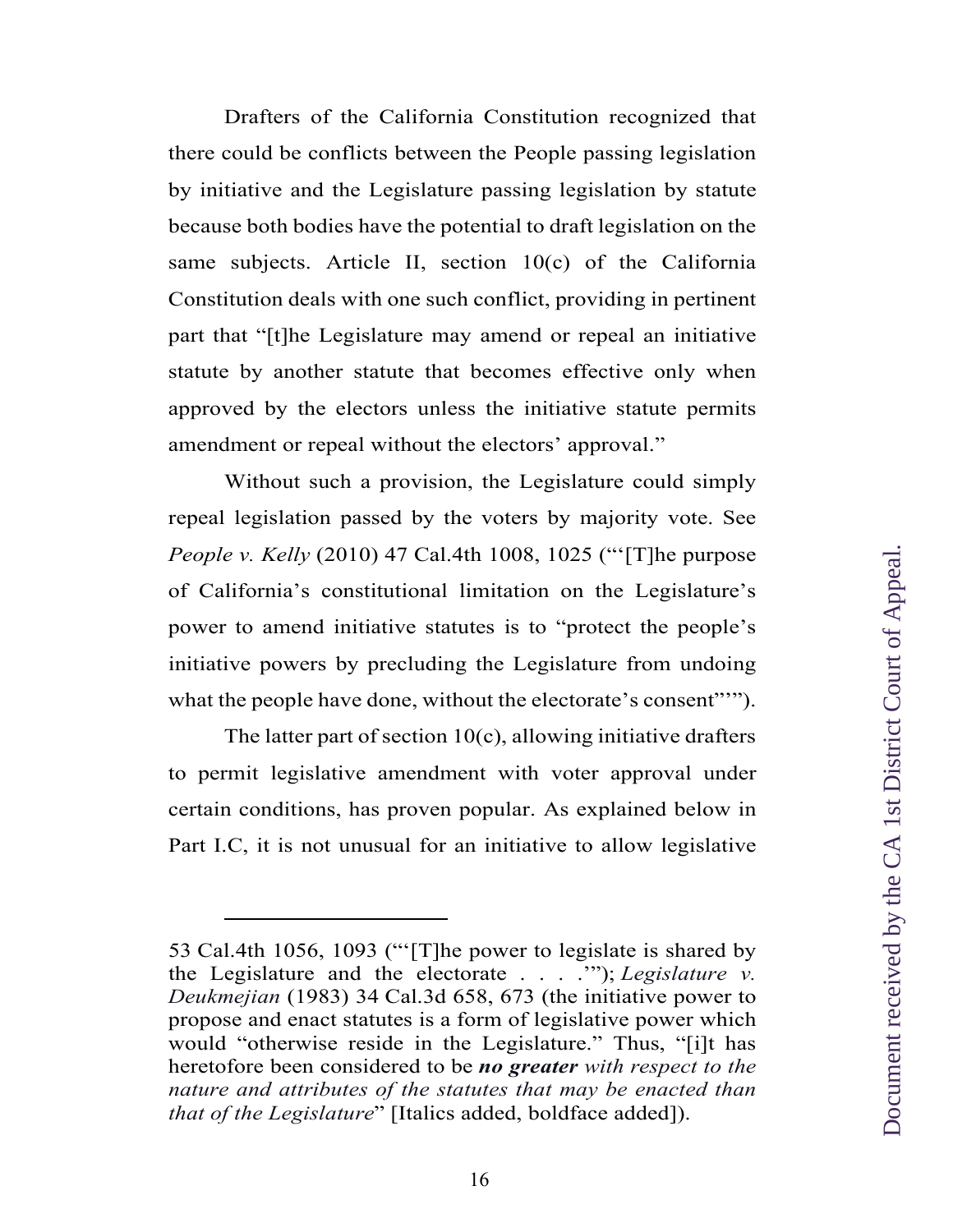amendment under certain conditions consistent with the initiative's purposes.

Section  $10(c)$ 's limit on the Legislature's ability to "amend" or "repeal" an initiative statute without voter approval has no effect on the Legislature's ability to pass other legislation. As the California Supreme Court explained in *People v. Kelly, supra*, 47 Cal.4th 1008, 1025–1026, "despite the strict bar on the Legislature's authority to amend initiative statutes, judicial decisions have observed that this body is not thereby precluded from enacting laws addressing the general subject matter of an initiative. The Legislature remains '"free to address a related but distinct area"' . . . or a matter that an initiative measure 'does not specifically authorize *or* prohibit.'" (Citations omitted.)

In other words, an amendment is only that which "affects the application of the original statute or impliedly modifies its provisions." (See *Huening v. Eu* (1991) 231 Cal.App.3d 766, 777.) Legislation "in a related but distinct area" is not an amendment of a statute created by initiative. (*Mobilepark West Homeowners Assn. v. Escondido Mobilepark West* (1995) 35 Cal.App.4th 32, 43 (hereafter *Mobilepark*).)

Thus, suppose an initiative regulates automobile safety and it contains no provision allowing for legislative amendment or repeal. Under section  $10(c)$ , the Legislature may not pass new statutes regulating automobile safety inconsistent with the initiative. But the Legislature would not violate section  $10(c)$  by passing legislation regulating the safety of boats, bicycles, or airplanes. Even though regulation of all such modes of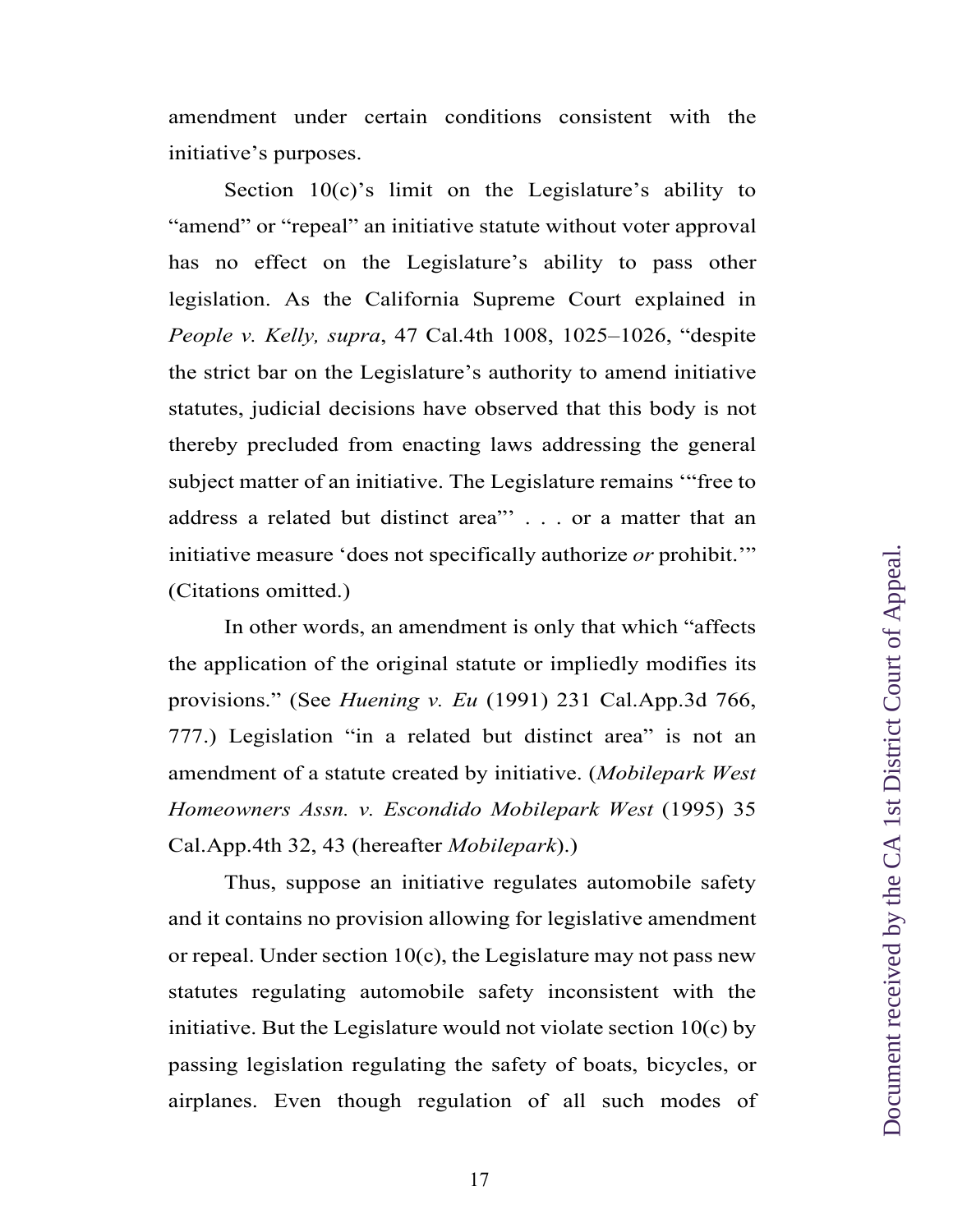transportation could potentially be included in a single initiative, an initiative including a provision limiting the Legislature's ability to pass a statute on boat, bicycle, or airplane safety would not "amend" a statute regulating a different but related subject, automobile safety. This is an uncontroversial proposition upon which all parties in this lawsuit would likely agree. See *People v. Lippert* (2020) 53 Cal.App.4th 304, 311 (in determining whether a Legislature has attempted to "amend" an initiative, the question whether the statute "'prohibits what the initiative authorizes, or authorizes what the initiative prohibits'").

Putting these two points together, initiative drafters lack the power to write an initiative that both (1) regulates automobile safety and that (2) limits the ability of the Legislature to regulate the safety of boats, bicycles, or airplanes. If such drafting were allowed, initiative drafters would be taking too much power from the Legislature—they would take a subject that is not part of the initiative off the table from the Legislature's consideration, or at least making passage of such legislation much harder.

Just as section  $10(c)$  tells the Legislature to stay in its lane in the passage of legislation, this corollary to section  $10(c)$ implied by section 10(c) itself keeps the People in their lane too. See *Wallace v. Zinman* (1927) 254 Cal. 585, 593 ("We do not recognize an initiative measure as having any greater strength or dignity than attaches to any other legislation . . . It is only another system added to our plan of state government by a permissive amendment to the constitution, but it was at no time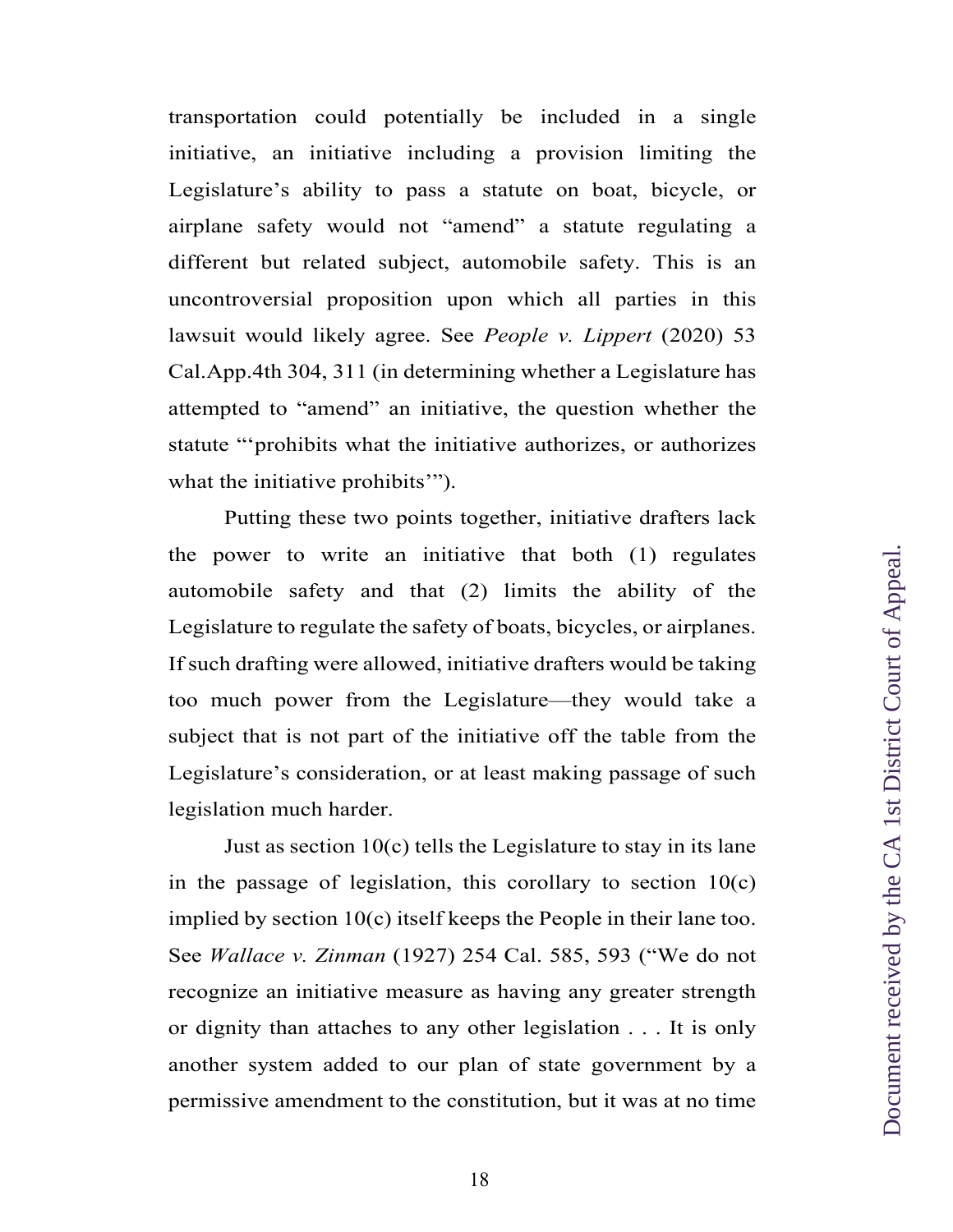intended that such permissive legislation by direct vote should override the other safeguards of the constitution . . . We have a state government with three departments, each to check upon the others, and it would be subversive of the very foundation purposes of our government to permit an initiative act of any type to throw out of gear our entire legal mechanism. Our common sense makes us rebel at the suggestion".)

Initiative drafters should not be able to propose legislation on one subject but then bar legislation (styled as a limitation on "amendment") on a different subject, even if somewhat related. Without such a limitation, voter initiatives could unconstitutionally usurp the power of the Legislature to pass legislation on subjects not substantively addressed by the People in an initiative. It would allow initiatives to function as stalking horses where the real purpose (or one of the main purposes) is to stymie legislative action in a separate but related area. Thus, consider the examples in the introduction on potential initiatives really aimed at stopping future legislative action on unfair insurance practices or preemption of local housing and zoning rules.

This limitation on the initiative power meaningfully protects civil and political rights. Without it, well-funded constituencies such as landlords, banks, insurance companies, or employers, who choose to fund anti-tenant, children, consumer, or worker ballot initiatives could block the Legislature from enacting future laws protecting these groups simply by burying broad language in anti-amendment sections separate from the initiatives' main operative text.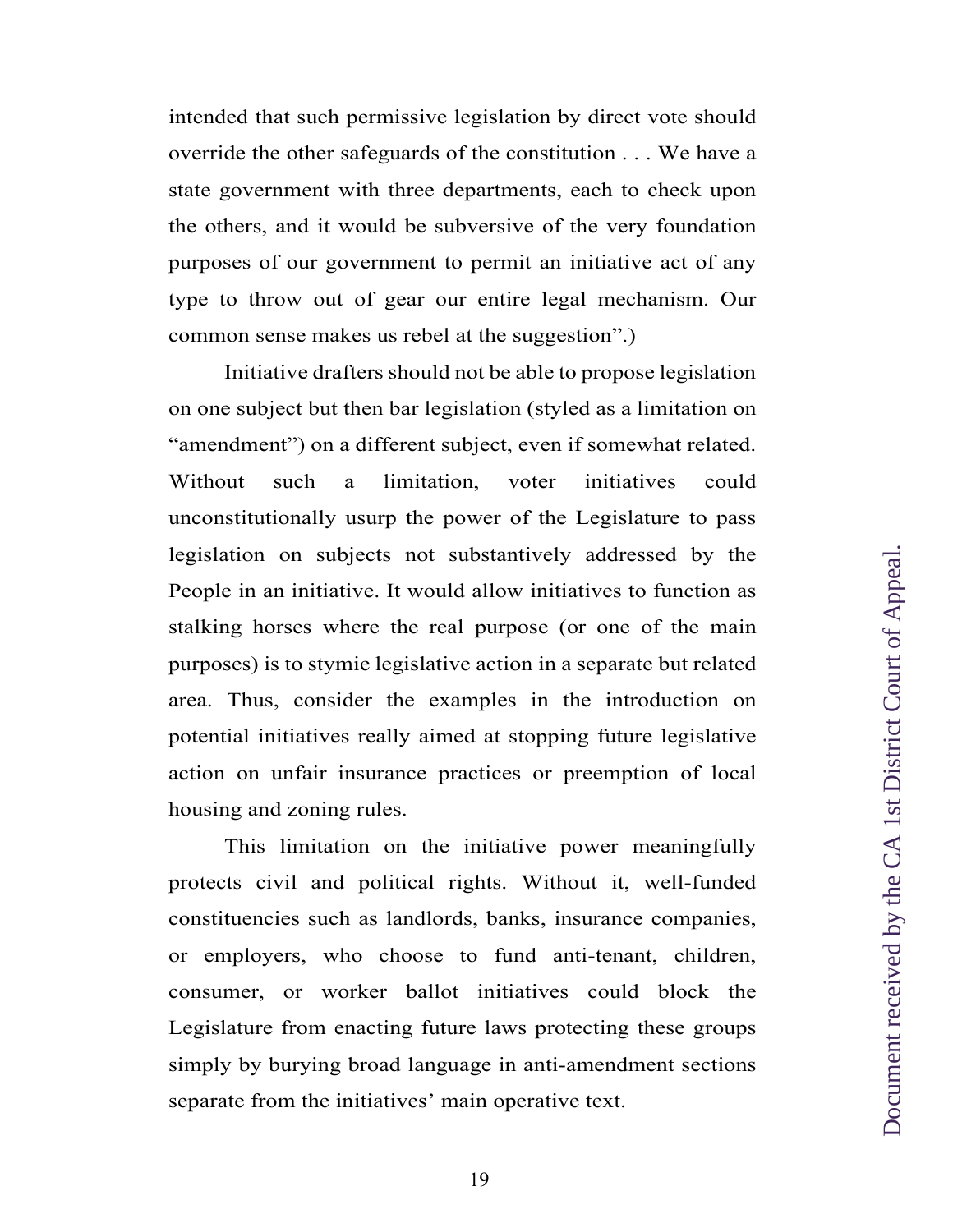This understanding of the scope of the initiative power does not impose meaningful limitation on the People's right to pass regulation by initiative. If the People wish to pass a law regulating the safety of automobiles, boats, bicycles, and airplanes in a single initiative, the People may do so, so long as the measure complies with the single-subject rule.<sup>[6](#page-19-0)</sup> But it violates the Legislature's constitutionally-protected equal power to pass legislation for an initiative to regulate on Subject *A* but bar the Legislature from regulating on Subject *B*.

Of course, it may be that an initiative regulating automobile safety is politically popular but that inclusion within the measure of a provision prohibiting safety regulation of boats, bicycles, and airplanes is not. In that case, the combined measure may fail to earn popular support. An initiative proponent wishing to bar safety regulation of boats, bicycles, and airplanes should have to expressly get voter approval for doing so, and the proponent should not be able to sneak a provision blocking the Legislature's action on such regulation through the back door via an initiative covering automobile safety. Courts should not countenance this form of mischief that usurps the Legislature's power.

**B. Proposition 22 purports to limit legislative amendments on collective bargaining, a subject different from that of the rest of the initiative. This limitation, whether styled as an "amendment" or not, usurps the Legislature's constitutional power.**

Part I.A established that an initiative violates the California Constitution when it regulates on Subject *A* but bars

<span id="page-19-0"></span><sup>6</sup> On the single-subject rule, see Part I.D below.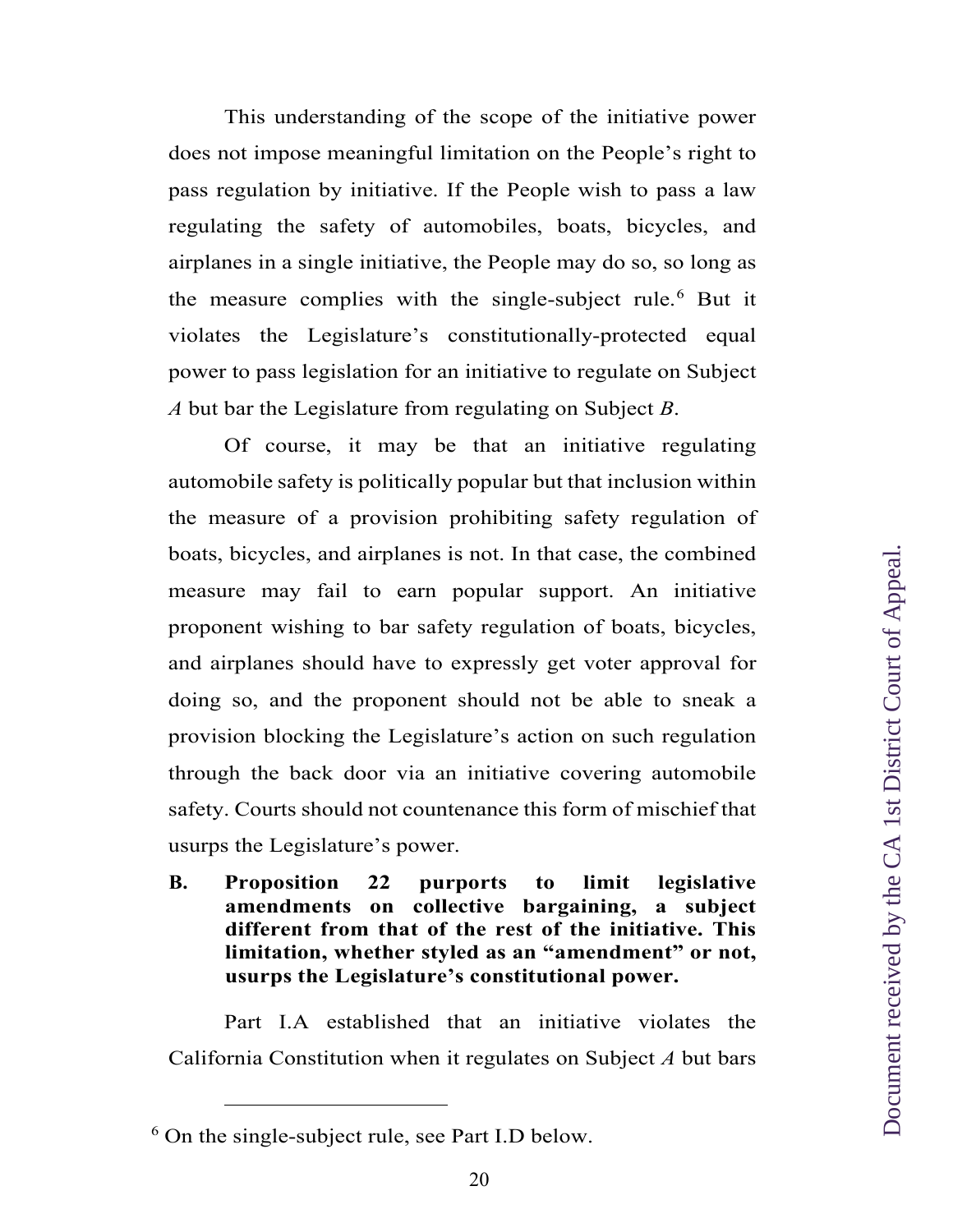or limits legislative amendment on Subject *B*. Part I.B shows that Proposition 22 fits this pattern and is therefore unconstitutional.

## **1. The structure of Proposition 22, and its sole "oblique" reference to collective bargaining.**

The text of Proposition 22 covers 10 pages. (Appellants' Appendix (AA), *supra*, at pp. 32–41.) It begins with "Findings and Declarations" (Section 7449) about the purported benefits of gig workers being treated as independent contractors rather than employees. (*Id.* at p. 32.) It also provides that both California law and app-based companies "should protect the safety of both drivers and consumers without affecting the right of app-based rideshare and delivery drivers to work as independent contractors." (*Ibid.*) It then includes Proposition 22's four purposes (in Section 7450): (1) protecting gig workers' rights to work as independent contractors; (2) giving such workers flexibility about when, where, and how they work; (3) requiring rideshare and delivery network companies to offer certain protections and benefits for app-based rideshare and delivery drivers; and (4) improving public safety related to appbased services and deliveries. (*Id.* at pp. 32–33; see also *id.* at pp. 895–896 [trial court order describing the initiative's purposes].)

There is *no mention* in Proposition 22's Findings and Declarations or in its statement of purposes concerning collective bargaining rights or the appointment of entities to engage in collective bargaining for gig workers.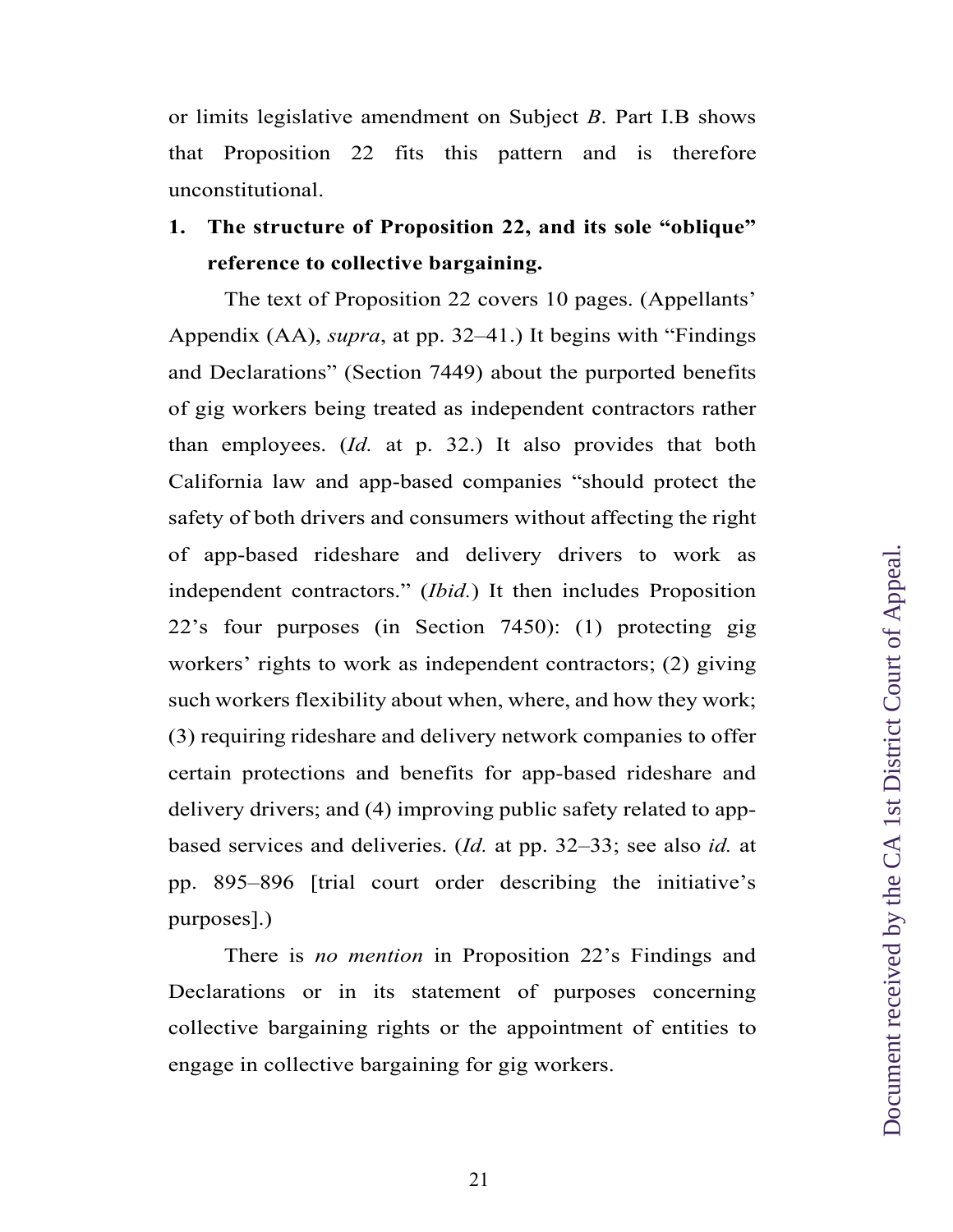The heart of the ballot measure is Section 7451, which sets forth conditions under which gig workers must be treated as independent contractors rather than employees under state law. (AA, *supra*, at p. 33.) This provision is so central to this industry-backed initiative that Section  $7465(c)(2)$  provides that "Any statute that amends Section 7451 does not further the purposes of this chapter" and therefore may not be amended by the Legislature even with a seven-eighths supermajority vote. (See *id.* at p. 39.) Proposition 22 even provides that although parts of the initiative are generally severable if stricken by a court, the entire initiative must fail if a court strikes down Section 7451. (*Id.* at p. 40, section 7467(b).)

Despite its centrality, section 7451 mentions nothing about collective bargaining rights of gig workers or entities that might be organized to help these workers. Nor is there any mention of this topic *anywhere else* in Proposition 22's substantive provisions. The single mention appears in the initiative's sections on amendments. (See also AA, *supra*, at p. 896 [trial court order concluding that "No other part of Proposition 22 deals with collective bargaining rights . . . "].)

Section 7465 (entitled "Article 9. Amendment") runs from the bottom of the eighth page to the top of the ninth page of the ten-page measure. (AA, *supra*, at pp. 39–40.) Section 7465, subsection (a) allows legislative amendment of Proposition 22 only under strict conditions: such an amendment must be consistent with and further the purposes of the initiative; it must pass by an onerous seven-eighths vote of both houses of the Legislature; and the final version of the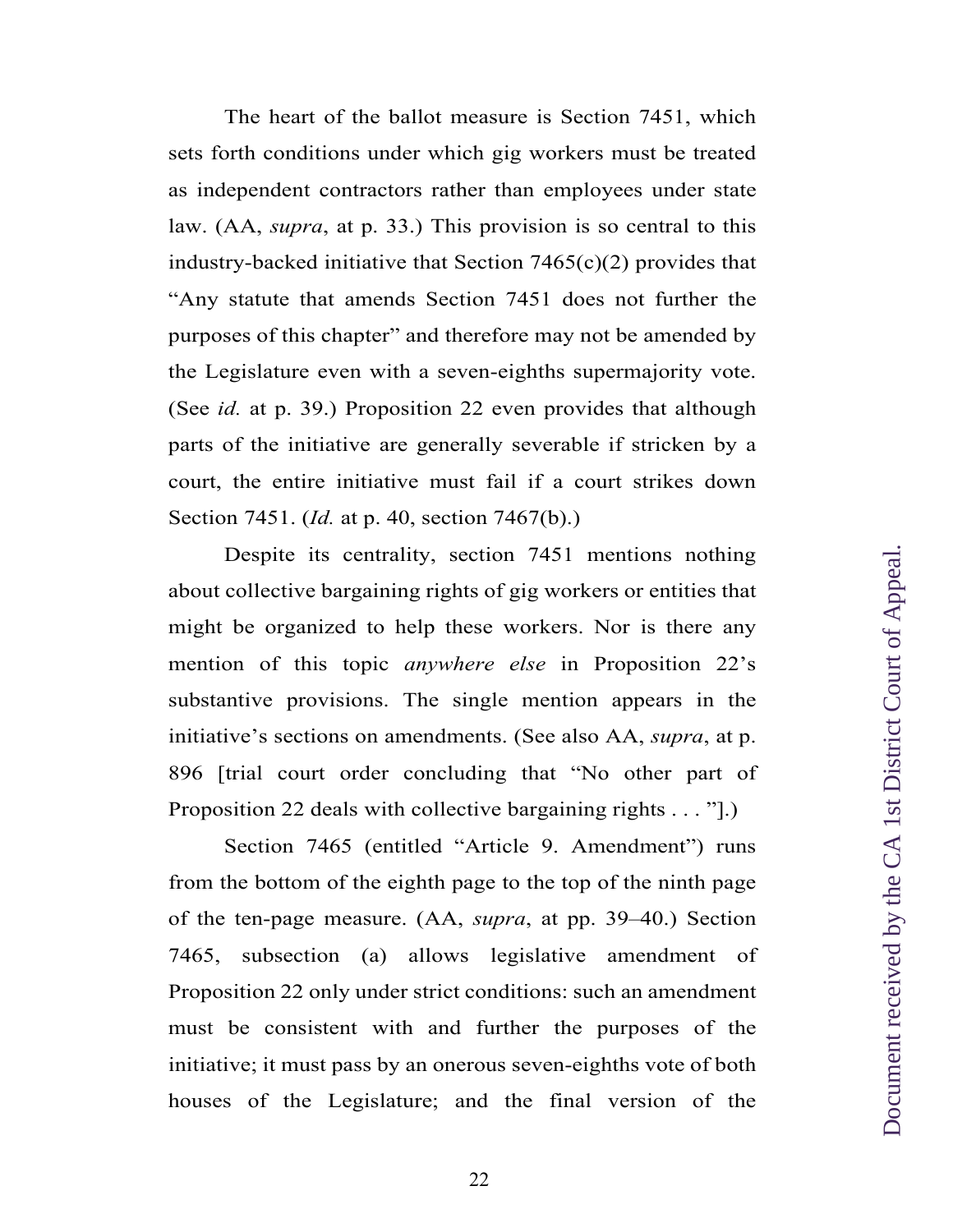Legislature's proposed amendatory language must have been posted on the Internet for at least 12 days before the measure's passage. (*Id.* at p. 39.)[7](#page-22-0)

Section 7465, subsection (c) then provides three further limitations on amendments of Proposition 22.

First, as noted above (see *ante*, pp. 22–23), the Legislature may not amend Section 7451, the section barring state law from treating most gig workers as employees. (AA, *supra*, at p. 39.)

Second, any proposed law imposing unequal regulatory burdens on app-based drivers based on their employment status must meet the onerous requirements for amendment set forth earlier in the section. (AA, *supra*, at p. 39.)

Third, and at issue here, Section 7465, subsection (c)(4), provides that "Any statute that authorizes any entity or organization to represent the interests of app-based drivers in connection with drivers' contractual relationships with network companies, or drivers' compensation, benefits, or working conditions, constitutes an amendment of this chapter and must be enacted in compliance with the procedures governing amendments consistent with the purposes of this chapter as set forth in subdivisions (a) and (b)." (AA, *supra*, at pp. 39–40.) The trial court aptly described this provision as only "obliquely and indirectly" dealing with collective bargaining rights. (*Id.* at p. 896.)

<span id="page-22-0"></span><sup>7</sup> Subsection (b) deals with legislative amendments passed after October 29, 2019 but before the effective date of Proposition 22. (AA, *supra*, at p. 39.)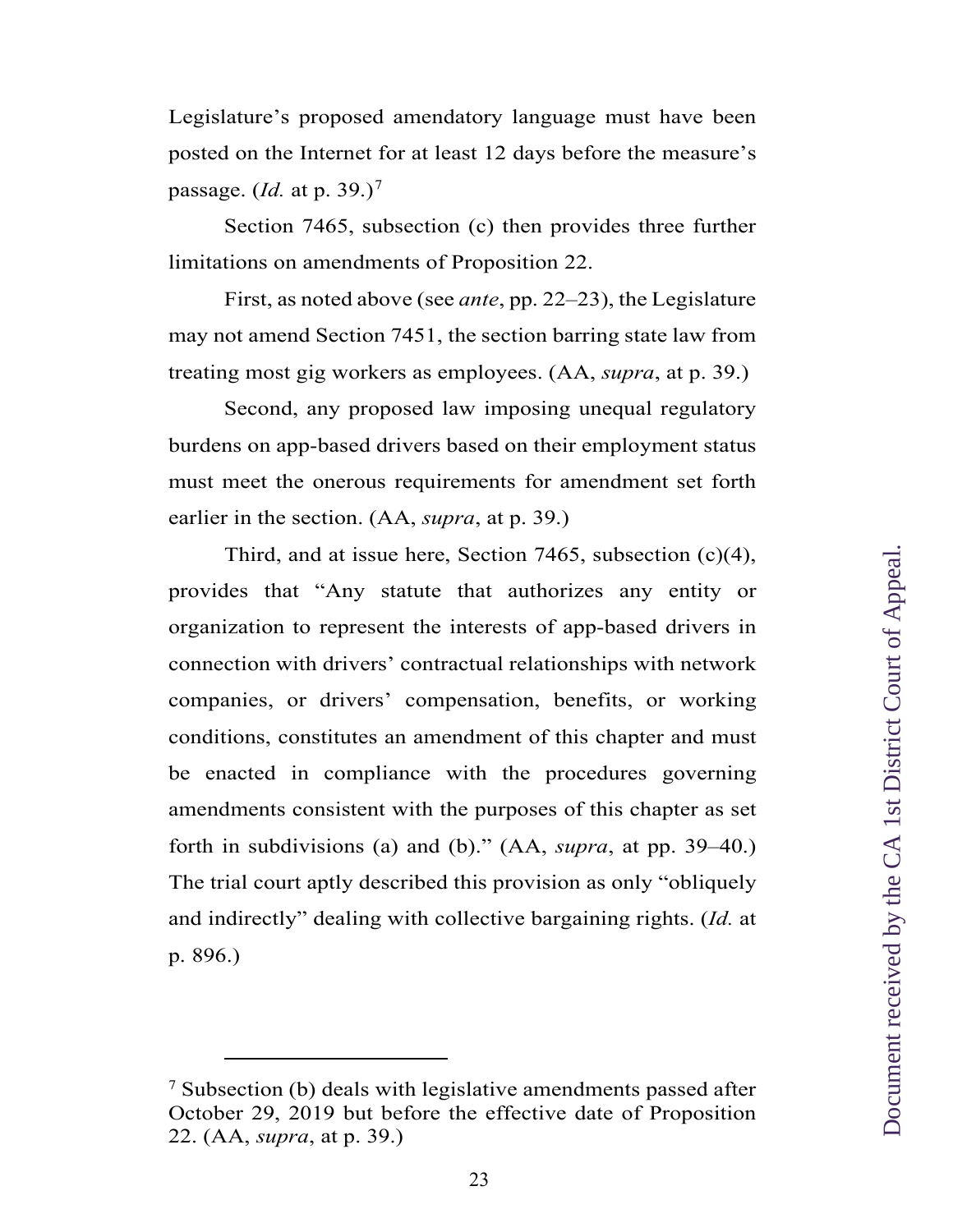Section 7465 concludes by providing that the Legislature by simple majority vote (and without regard to the purposes of Proposition 22) may enact any criminal penalty providing "greater protection against criminal activity for app-based drivers and individuals using rideshare services or delivery services." (AA, *supra*, at p. 40.)

## **2. Proposition 22 unconstitutionally usurps the legislature's power by barring an amendment on a different subject.**

Examining Proposition 22 as a whole confirms that its structure is unconstitutional. The measure legislates about Subject *A*—the treatment of gig workers under state law as independent contractors—but limits the Legislature from legislating about Subject *B—*whether entities may represent gig workers "in connection with drivers' contractual relationships with network companies, or drivers' compensation, benefits, or working conditions . . . ." (AA, *supra*, at p. 39.)

A law requiring the treatment of gig workers as independent contractors does not necessarily imply anything about whether entities may help such workers band together for collective action to advocate for better working conditions. As the trial court put it, "the most maximal state law covered only by Subdivision (c)(4) would create a guild through which independent contractors would bargain collectively their contract terms and working conditions. This may alter their bargaining power vis-à-vis the network companies they contract with, but the Court cannot find that it would diminish their 'independence' or transmute them into employees." (AA,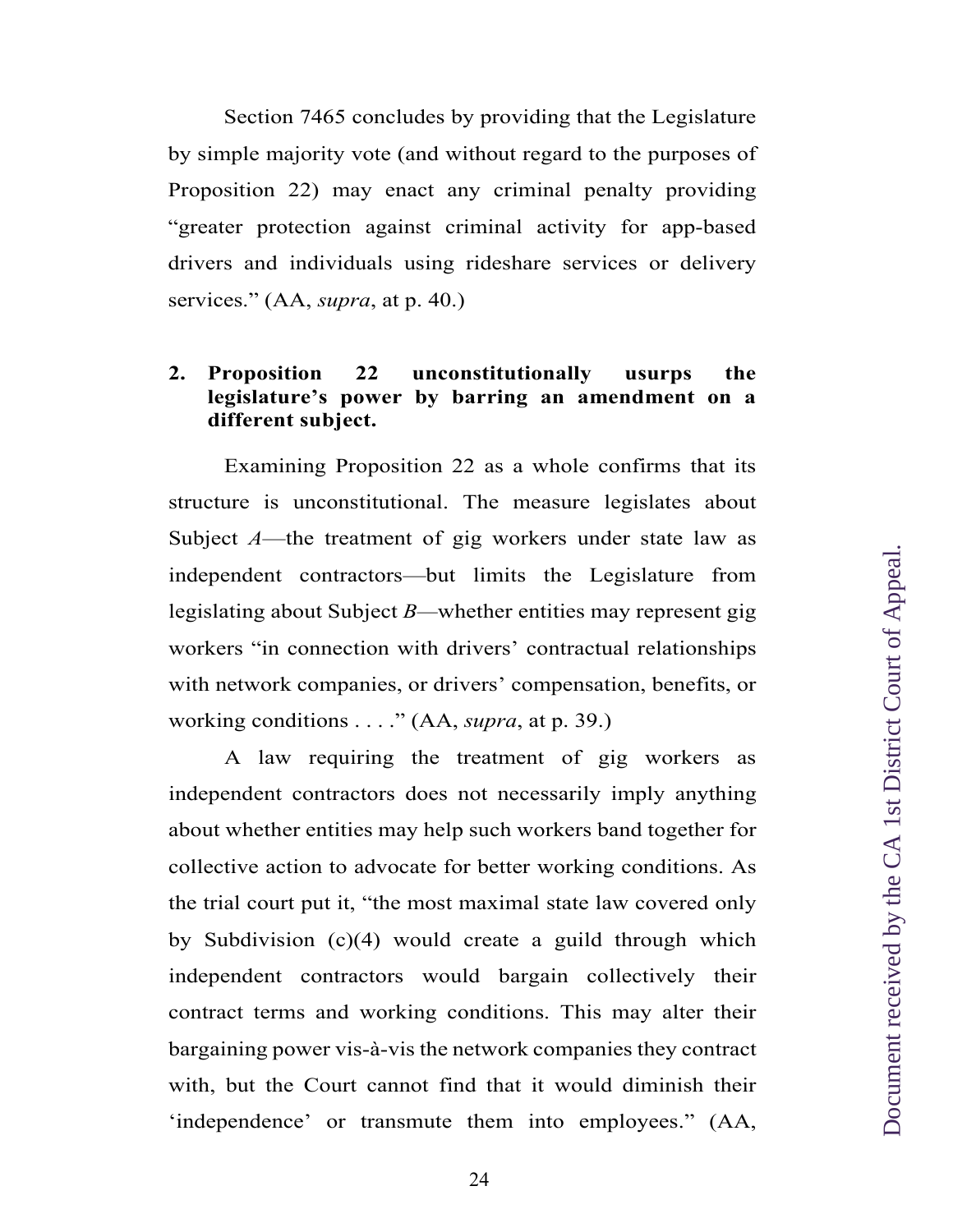*supra*, at p. 895.) Proposition 22 would make it nearly impossible for the Legislature to pass a law facilitating this collective bargaining by gig workers, thereby impinging on the Legislature's powers.

One need not look further than the words and structure of Proposition 22 to see that the initiative does not treat gig workers' status as independent contractors and their collective bargaining rights as the same subject. The drafters of the initiative would have had no reason to expressly limit legislative enactments on collective bargaining in Section  $7565(c)(4)$  if such limitations were already excluded implicitly by the provisions of Proposition 22 treating gig workers as independent contractors. If independent contractor status and collective bargaining rights were already in conflict, then Section 7465(a), limiting legislative amendments to only those consistent with the statute's purposes, would have given initiative drafters all the necessary protection they desired against such legislation.

As the trial court correctly concluded, the limitation on the Legislature's ability to authorize entities to bargain on behalf of gig workers "is utterly unrelated to [Proposition 22's] stated common purpose." (AA, *supra*, at p. 896.) The limitation "appears only to protect the economic interests of the network companies in having a divided, ununionized workforce, which is not a stated goal of the legislation." (*Ibid.*)

To put it another way, a statute passed by the Legislature authorizing entities to engage in collective bargaining for gig workers would neither authorize anything prohibited by the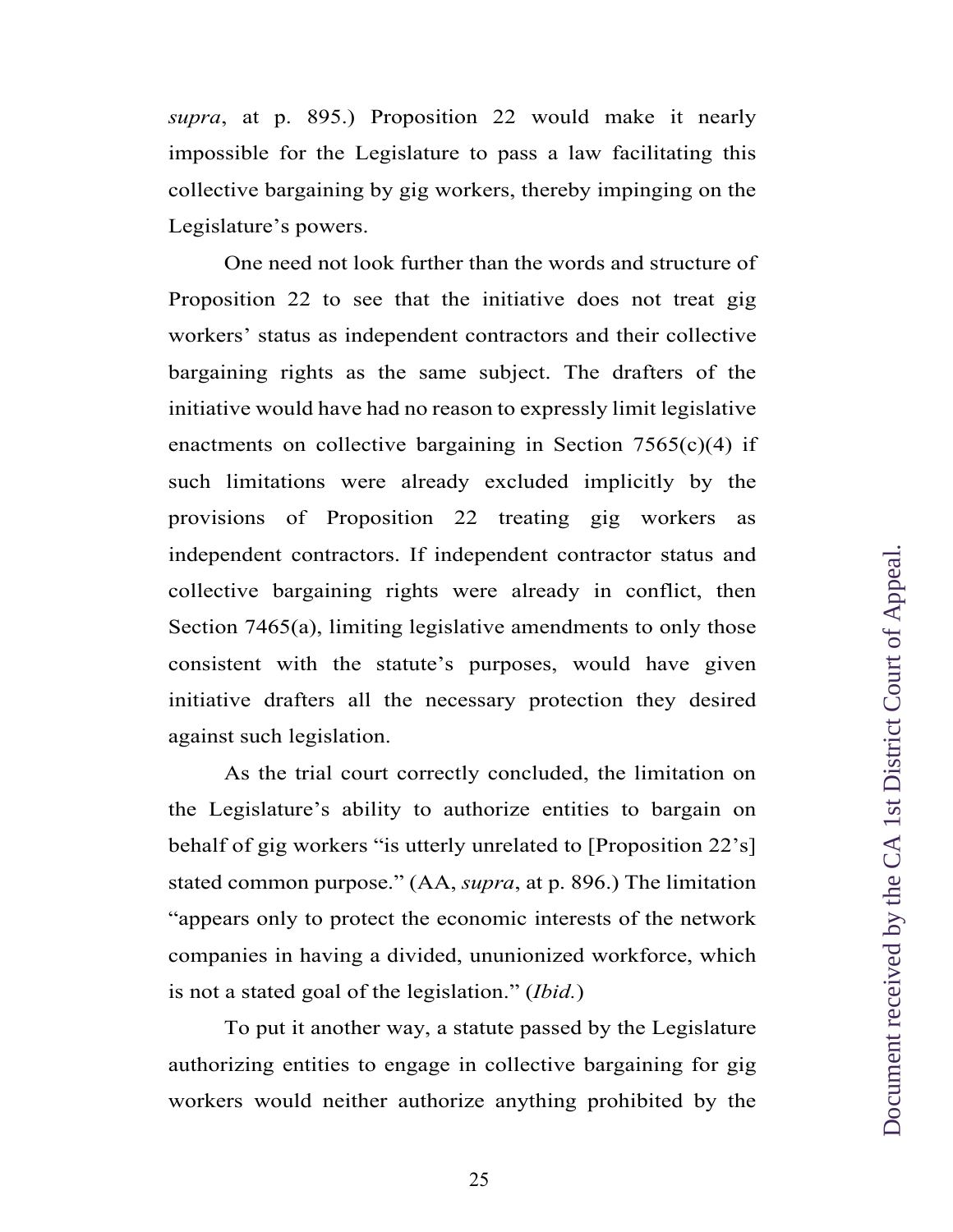substance of Proposition 22 nor prohibit anything authorized by the substance of Proposition 22. (See *People v. Lippert*, *supra*, 53 Cal.App.4th at p. 311.) It is legislation "in a related but distinct area." (*Mobilepark*, *supra*, 35 Cal.App.4th at p. 43.)

For this reason, the claims of the Intervenors and of the State on appeal ring hollow. First, the Intervenors pretend that Section 7465(c)(4) is not a real statute, but merely a *suggestion*  of what courts should do if the Legislature passed a collective bargaining statute. (Intervenors-Appellants' Opening Brief (I-AOB) 49 [the provision is "a non-binding expression of the voters' views on potential amendments to Proposition 22"]; *id.* at p. 54; Intervenors-Appellants' Reply Brief 10 ("precatory"); *id.* at p. 30 ("precatory").)<sup>[8](#page-25-0)</sup>

But Section  $7465(c)(4)$  is a statutory provision that expressly limits the Legislature's powers. It is not a "precatory" statement of voters' views, as Intervenors suggest. (I-AOB, *supra*, at pp. 52, 53.) Unlike a declaration of an existing statute's meaning which does not have the force of law (see *Western Security Bank v. Superior Court* (1997) 15 Cal.4th 232, 244 ["[A] legislative declaration of an existing statute's meaning is neither binding nor conclusive in construing the statute"]; I-AOB, *supra*, at p. 52), Section 7465(c)(4) of Proposition 22 has real force, and severely limits the Legislature's power.

<span id="page-25-0"></span><sup>8</sup> When Intervenors say that the drafters of Proposition 22 could have barred *all* amendments to Proposition 22 under Article II, section 10(c) of the Constitution (I-AOB, *supra*, at p. 50), that is certainly true only as to *amendments* to Proposition 22. But it is *not* true as to prohibitions on laws that do not amend Proposition 22.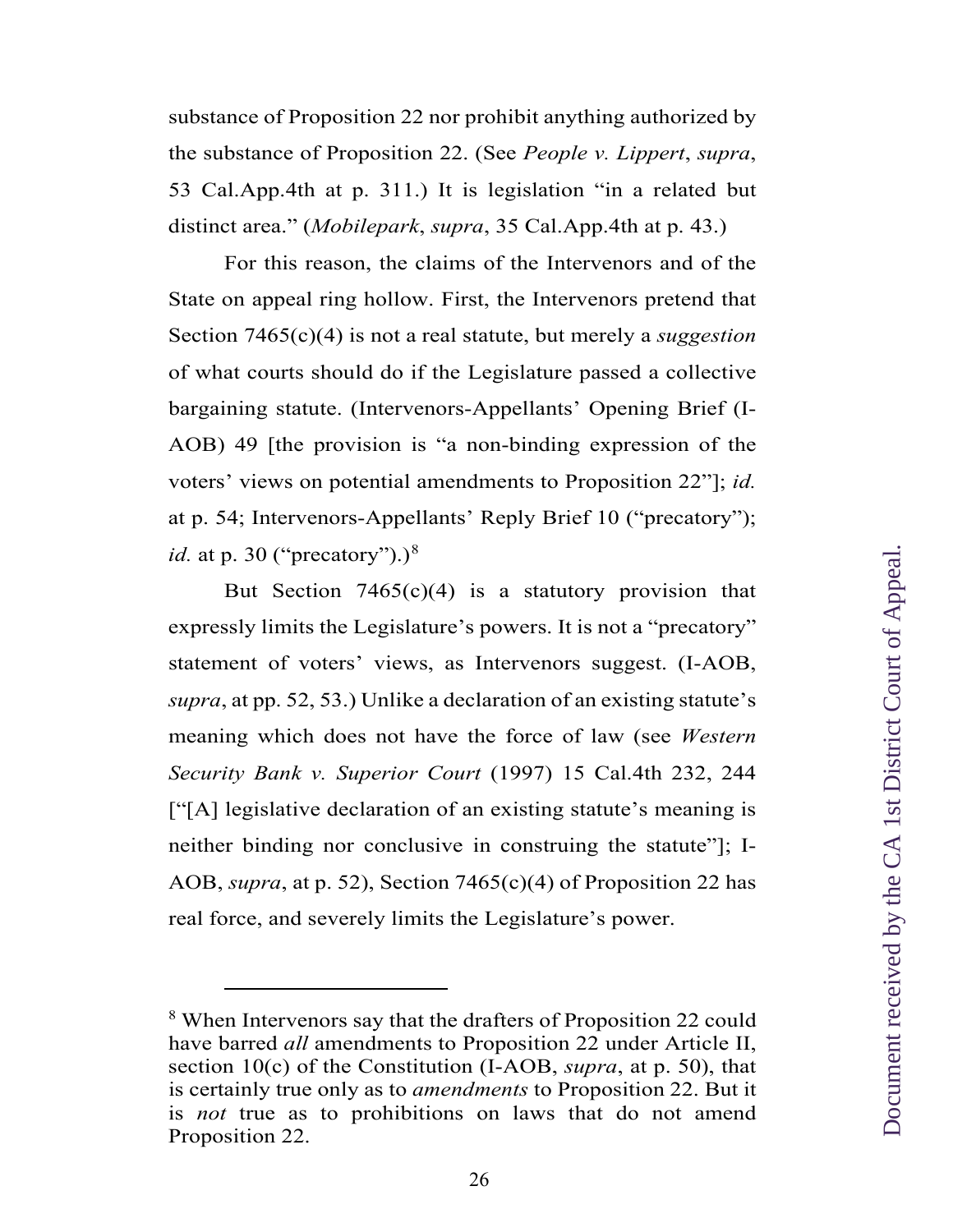The State does not argue that a duly-enacted statute contained in an initiative is a mere precatory suggestion or expression of voters' views. But it does make the bolder—and incorrect—claim that under Proposition 22 gig workers "are not permitted to collectively bargain." (S-AOB, *supra*, at p. 46; see also State Reply Brief 21 ["independent contractors[,] as a matter of law, cannot collectively bargain"].)

This bare statement has no support in the language of the statute and, as the trial court explained, such a claim is based upon "a contested construction of certain antitrust laws as barring independent contractors from bargaining collectively." (AA, *supra*, at p. 896.) As the Respondents' Brief (RB) at pages 50–53 explains, there is no necessary conflict between granting gig workers independent contractor status and a state giving such workers the rights to engage in collective bargaining.

In fact, the Ninth Circuit made clear in *Chamber of Commerce of the USA v. City of Seattle* (2018) 890 F.3d 769 (hereafter *Chamber of Commerce*) that states have the power to grant immunity from antitrust laws for independent contractors to engage in collective bargaining. The court in *Chamber of Commerce* held that the City of Seattle's ordinance did not meet the test for state-action immunity from antitrust laws to allow gig workers to collectively bargain. But the court recognized that a state could indeed give workers such authority if it met the two-prongs of what has come to be known as the *Midcal*  test.<sup>[9](#page-26-0)</sup>

<span id="page-26-0"></span><sup>9</sup> See *Chamber of Commerce*, *supra*, 890 F.3d at pp. 781–782 ("The Supreme Court uses a two-part test, sometimes referred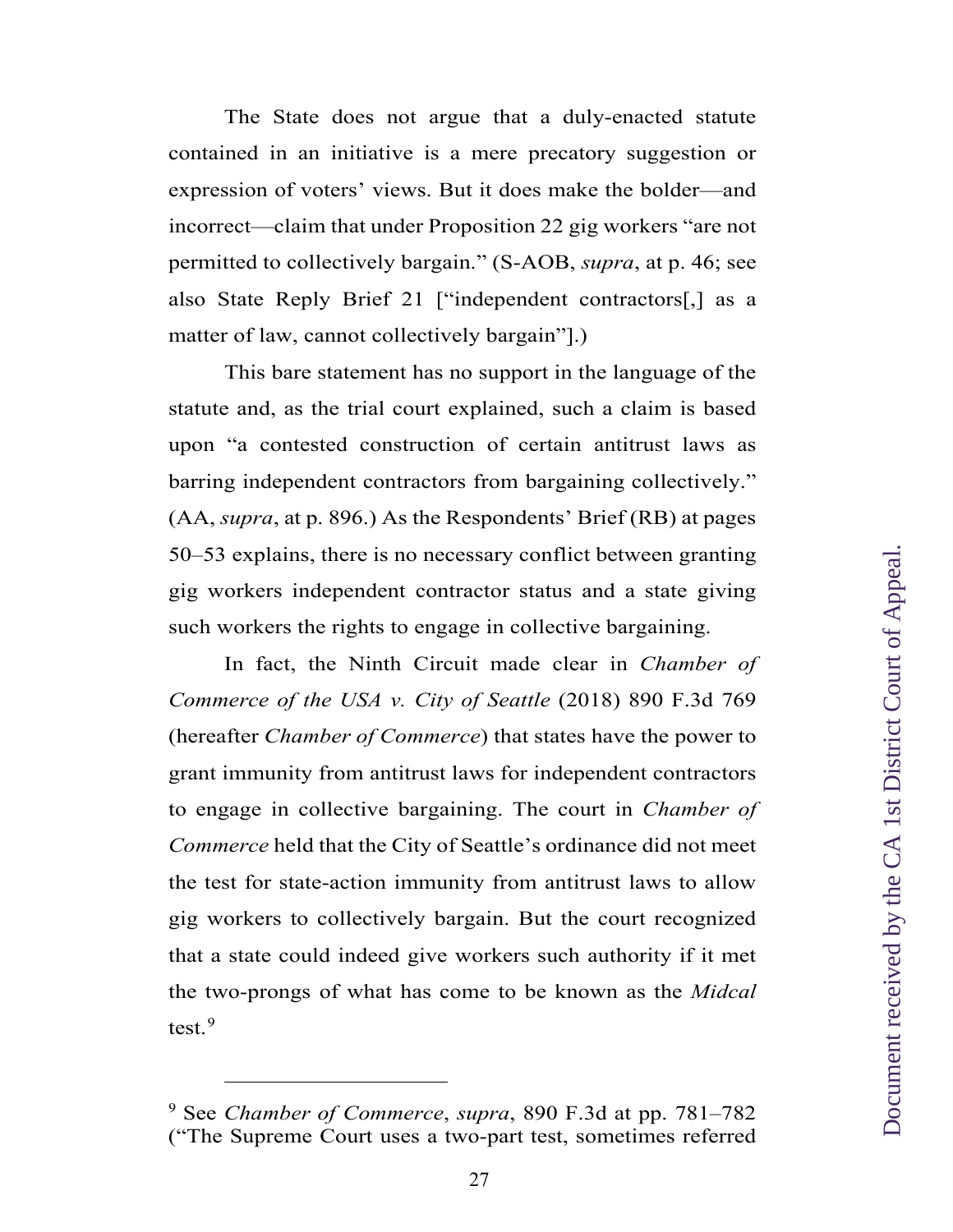Under *Chamber of Commerce*, the California Legislature would have the clear power to pass a statute giving gig workers an opportunity to engage in collective bargaining. Such a statute would not amend Proposition 22 and would not conflict with Proposition 22's protection of gig workers as independent contractors—but for the separate, unconstitutional limitation on the Legislature's powers set forth in Section  $7465(c)(4)$ , which reaches out to sweep up such legislation and unconstitutionally declare it an "amendment" to Proposition 22.<sup>[10](#page-27-0)</sup>

The State also suggests that the "collective bargaining provisions further the initiative's broad purpose of preserving driver independence." (S-AOB, *supra*, at p. 26.) But the "independence" protected by the initiative is not independence from labor unions or from a guild of fellow workers, but an independence from *state* regulation of gig workers as employees.

The State similarly claims that Proposition 22 allows gig workers to be "free from any number of obligations or limits on

 $\ddot{\phantom{a}}$ 

to as the *Midcal* test, to 'determin[e] whether the anticompetitive acts of private parties are entitled to immunity' *Id.* First, 'the challenged restraint [must] be one clearly articulated and affirmatively expressed as state policy,' and second, 'the policy [must] be actively supervised by the State.' *Id.* (quoting *Cal. Retail Liquor Dealers Ass'n v. Midcal Aluminum, Inc.*, 445 U.S. 97, 105, 100 S.Ct. 937, 63 L.Ed.2d 233 (1980) )").

<span id="page-27-0"></span> $10$  And even aside from that statutory authorization, when employees and independent contractors such as actors and musicians compete in the same profession, antitrust law does not bar collective bargaining by such contractors. See *American Fed. of Mus. of U. S. & Can. v. Carroll* (1968) 391 U.S. 99, 106.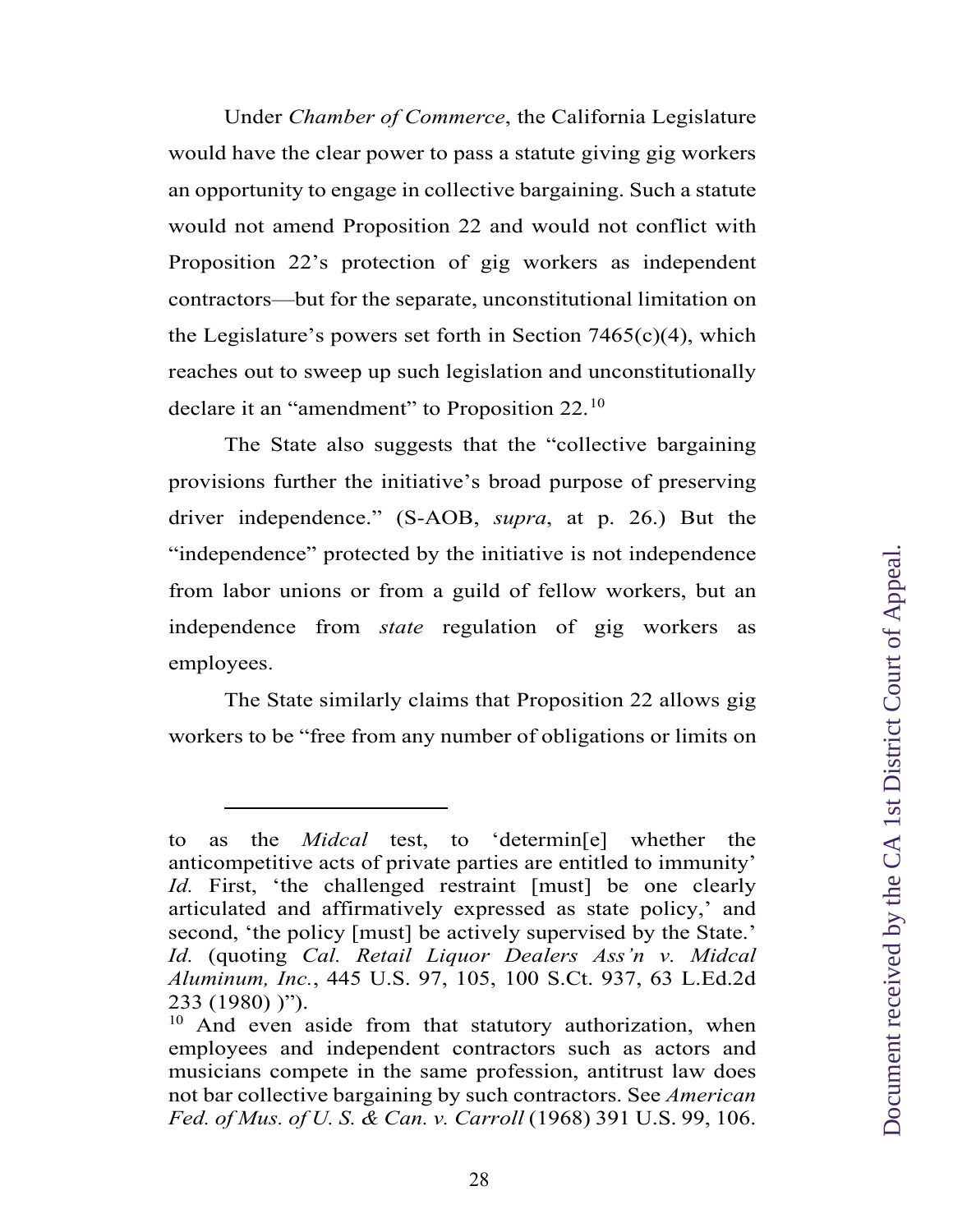self-representation." (S-AOB, *supra*, at p. 27.) But collective bargaining is something that gig workers would voluntarily opt into if they so choose; far from limiting self-representation, collective bargaining can enhance it if gig workers so choose.

In short, the state's claim that a ban on collective bargaining is necessarily implied by Proposition 22 treating gig workers as independent contractors is incorrect and contrary to an understanding of both election law and labor law.

## **C. Proposition 22's structure usurping legislative power is unprecedented.**

Amicus has examined California statewide voter initiatives passed over the last decade and has identified 14 initiatives that explicitly mention rules for their amendment. No initiative other than Proposition 22 has the structure of legislating on Subject *A* but barring the Legislature from legislating on Subject *B*. [11](#page-28-0)

<span id="page-28-0"></span><sup>&</sup>lt;sup>11</sup> Ballot Pamp., Gen. Elec. (Nov. 6, 2012), text of Prop. 35,  $\S$ 15, p. 105, at [<https://perma.cc/9B97-LSPS>](https://perma.cc/9B97-LSPS) (hereafter Prop. 35); Ballot Pamp., Gen. Elec. (Nov. 6, 2012), text of Prop. 36,  $\S 11$ , p. 110, at  $\langle \frac{https://perma.cc/9B97-LSPS>}{https://perma.cc/9B97-LSPS>}$ ; Ballot Pamp. Gen. Elec. (Nov. 4, 2014), text of Prop. 47, § 15, p. 74, at [<https://perma.cc/ES9E-Y9CE>](https://perma.cc/ES9E-Y9CE); Ballot Pamp., Gen. Elec. (Nov. 8, 2016), text of Prop. 52, § 3.5, pp. 122–123, at [<https://perma.cc/2TAT-DFS2>](https://perma.cc/2TAT-DFS2); Ballot Pamp., Gen. Elec. (Nov. 8, 2016), text of Prop. 54, § 9, p. 128, at [<https://perma.cc/2TAT-DFS2>](https://perma.cc/2TAT-DFS2); Ballot Pamp., Gen. Elec. (Nov. 8, 2016), text of Prop. 56, § 9, p. 141, at [<https://perma.cc/2TAT-DFS2>](https://perma.cc/2TAT-DFS2); Ballot Pamp., Gen. Elec. (Nov. 8, 2016), text of Prop. 57, § 5, p. 145, at [<https://perma.cc/2TAT-DFS2>](https://perma.cc/2TAT-DFS2); Ballot Pamp., Gen. Elec. (Nov. 8, 2016), text of Prop. 63, § 13, p. 178, at [<https://perma.cc/2TAT-DFS2>](https://perma.cc/2TAT-DFS2); Ballot Pamp., Gen. Elec. (Nov. 8, 2016), text of Prop. 64, § 10, p. 210, at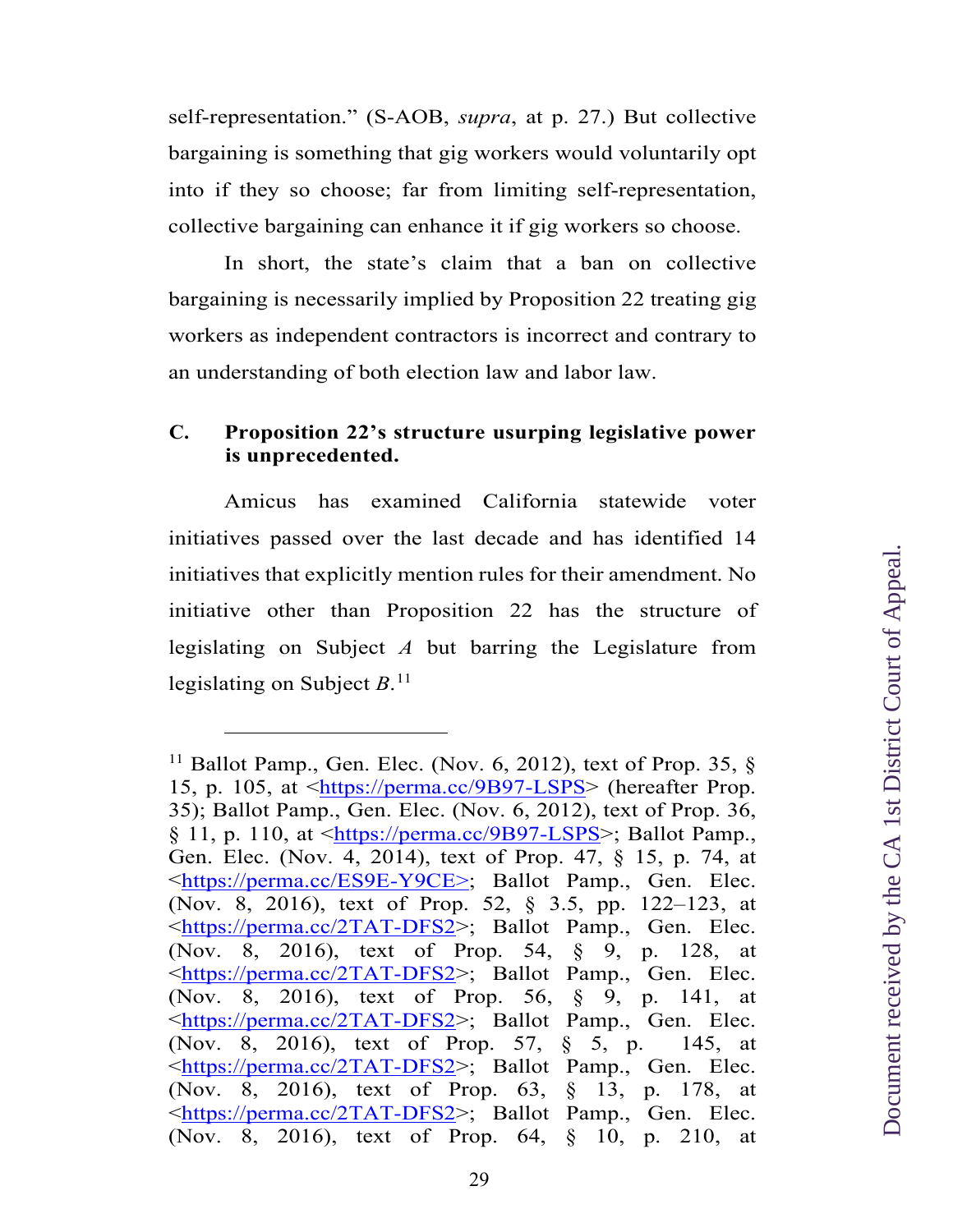Many initiatives over the last decade do allow legislative amendment consistent with the initiative's purposes. For example, Proposition 35 on human trafficking, passed in 2012, provides that "This act may be amended by a statute in furtherance of its objectives passed in each house of the Legislature by rollcall vote entered in the journal, a majority of the membership of each house concurring." $12$ 

Some measures even include supermajority requirements for legislative amendment, although none as high as Proposition 22's seven-eighths requirement. For example, Proposition 11 on ambulance employees, passed in 2018, provides that "The Legislature may amend this chapter by a statute passed in each house of the Legislature by rollcall vote entered in the journal, four-fifths of the membership concurring, provided that the statute is consistent with, and furthers the purpose of, this chapter."<sup>[13](#page-29-1)</sup>

Some measures even explain when particular legislation on the same subject as an initiative should be considered as

 $\ddot{\phantom{a}}$ 

[<sup>&</sup>lt;https://perma.cc/2TAT-DFS2>](https://perma.cc/2TAT-DFS2) (hereafter Prop. 64); Ballot Pamp., Gen. Elec. (Nov. 8, 2016), text of Prop. 66, § 20, p. 218, at [<https://perma.cc/2TAT-DFS2>](https://perma.cc/2TAT-DFS2); Ballot Pamp., Gen. Elec. (Nov. 6, 2018), text of Prop. 11, § 1, art. 5, p. 86, at [<https://perma.cc/2JRU-NSX6>](https://perma.cc/2JRU-NSX6) (hereafter Prop. 11); Ballot Pamp., Gen. Elec. (Nov. 6, 2018), text of Prop. 12, § 8, p. 90, at [<https://perma.cc/2JRU-NSX6>](https://perma.cc/2JRU-NSX6); Ballot Pamp., Gen. Elec. (Nov. 3, 2020), text of Prop. 14, § 26, p. 108, at [<https://perma.cc/T2KM-7QCZ>](https://perma.cc/T2KM-7QCZ); Ballot Pamp., Gen. Elec. (Nov. 3, 2020), text of Prop. 24, § 25, pp. 74–75, [<https://perma.cc/25WG-FGSX>](https://perma.cc/25WG-FGSX). 1[2](https://perma.cc/25WG-FGSX) Prop. 35, *supra*, at p. 105.

<span id="page-29-1"></span><span id="page-29-0"></span><sup>13</sup> Prop. 11, *supra*, at p. 86. Like Proposition 22, Proposition 11 provides for legislation proposed to amend the measure to be available for at least 12 business days on the Internet. See *ibid.*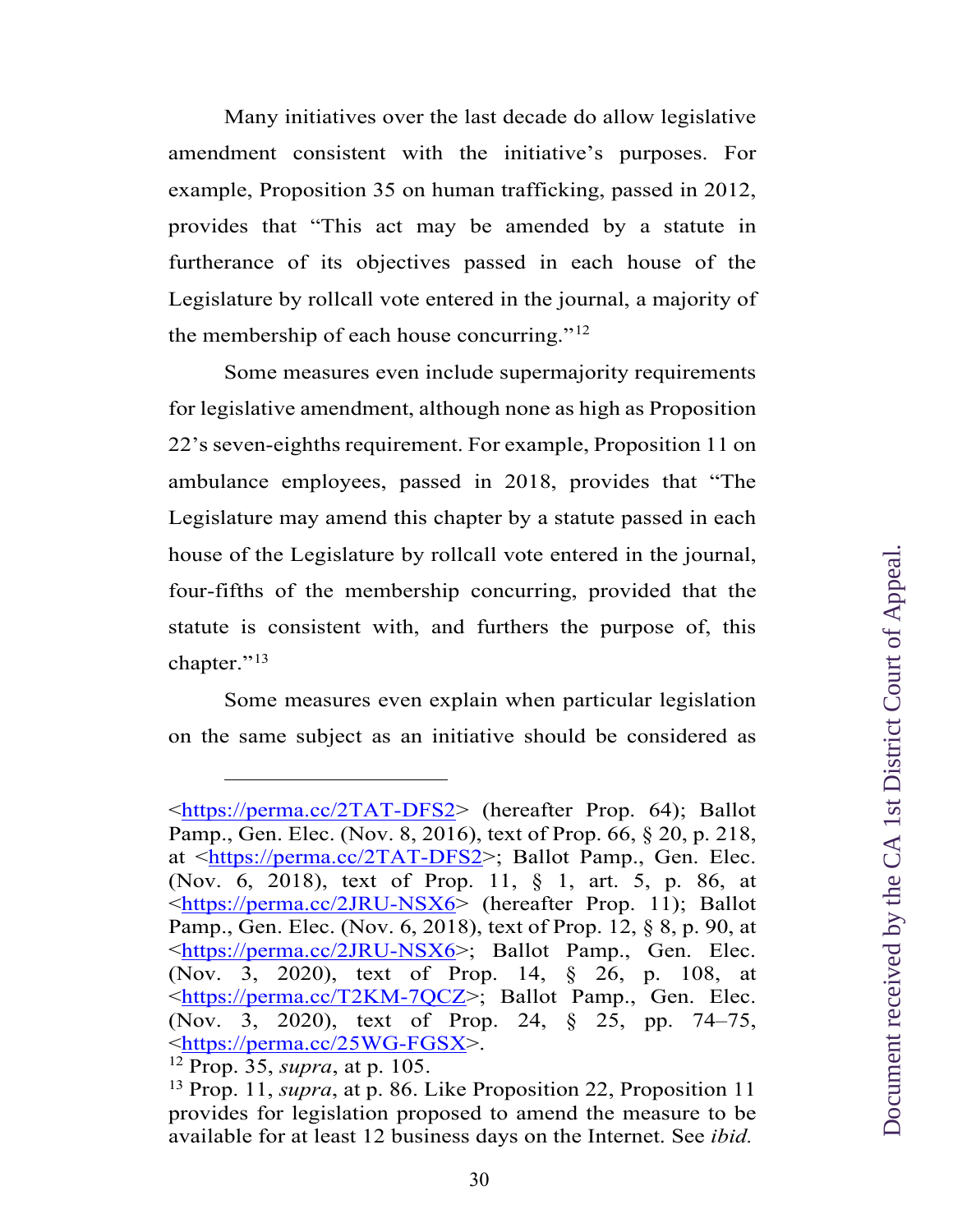consistent with the initiative's purposes. For example, Proposition 64 on marijuana legalization, passed in 2016, provides that "Amendments to this act that enact protections for employees and other workers of licensees under Section 6 . . . of this act that are in addition to the protections provided for in this act or that otherwise expand the legal rights of such employees or workers of licensees under Section 6 . . . of this act shall be deemed to be consistent with and further the purposes and intent of this act."<sup>[14](#page-30-0)</sup>

But, other than Proposition 22, *no* amendments that Amicus has identified have the form of purporting to limit amendments on a subject not otherwise regulated or discussed within the rest of the amendment. This is something new, and dangerous, in California.

## **D. Proposition 22's structure usurps legislative power even if the single-subject rule would not have barred inclusion of a ban on collective bargaining within the initiative.**

The challengers to Proposition 22 raise as a separate argument the claim that the measure violates the single subject rule contained in the California Constitution on grounds that collective bargaining rights and independent contractor status for gig workers are separate subjects.[15](#page-30-1) (RB, *supra*, at p. 61.)

Whether or not Proposition 22 violates the single-subject rule—a question on which Amicus does not opine—does not control the question whether the structure of Proposition 22

<span id="page-30-1"></span>

<span id="page-30-0"></span><sup>&</sup>lt;sup>14</sup> Prop. 64, *supra*, at p. 210.<br><sup>15</sup> Article II, section 8(d) of the California Constitution states that "[a]n initiative measure embracing more than one subject may not be submitted to the electors or have any effect."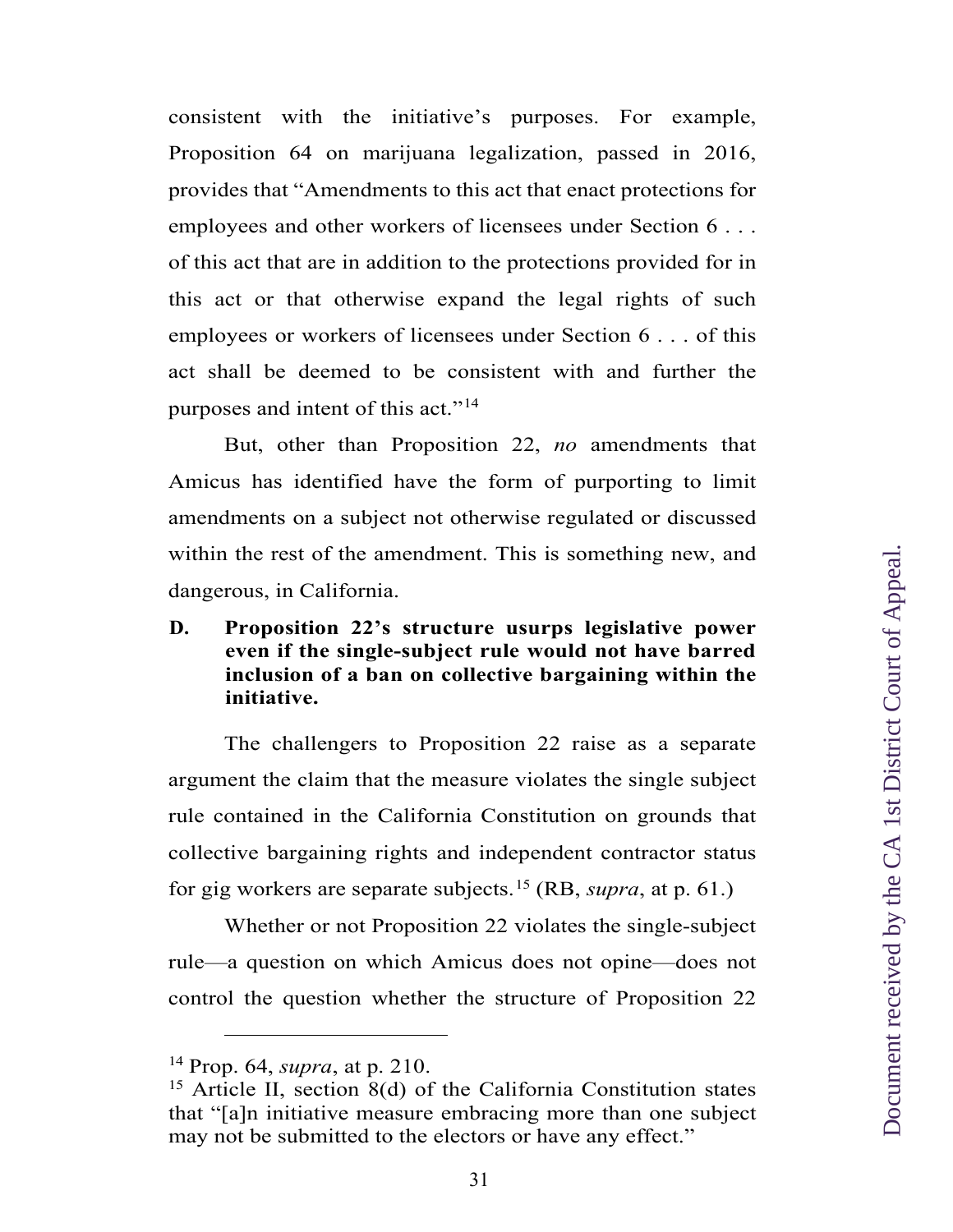usurps the Legislature's power in violation of the California Constitution.

The single-subject inquiry asks whether a provision limiting the ability of the Legislature to authorize an entity to represent gig workers in negotiations with app-based companies is "reasonably germane"<sup>[16](#page-31-0)</sup> to the rest of Proposition 22 treating gig workers as independent contractors rather than employees. In contrast, the legislative power inquiry described in Parts I.A– I.B of this brief asks whether it unconstitutionally usurps the Legislature's power to include a provision limiting the ability of the Legislature to authorize an entity to represent gig workers in negotiations with app-based companies within a law dealing *only* with independent contractor status for gig workers.

In other words, even if one treats a ban on allowing entities to engage in collective bargaining for gig workers and independent contractor status for gig workers as germane enough to each other that they *could* be included in the same initiative without violating the single-subject rule, that does not answer the question whether an initiative could legislate on only *one* of these subjects but prohibit the Legislature from legislating on the *other*. As explained above, this latter structure unconstitutionally usurps the Legislature's power.

**E. The challenge to Proposition 22 is ripe.**

<span id="page-31-0"></span><sup>16</sup> See *Brown v. Superior Court* (2016) 63 Cal.4th 335, 350; *Manduley v. Superior Court* (2002) 27 Cal.4th 537, 575; *Fair Political Practices Com'n v. Superior Court* (1979) 25 Cal.3d 33, 39.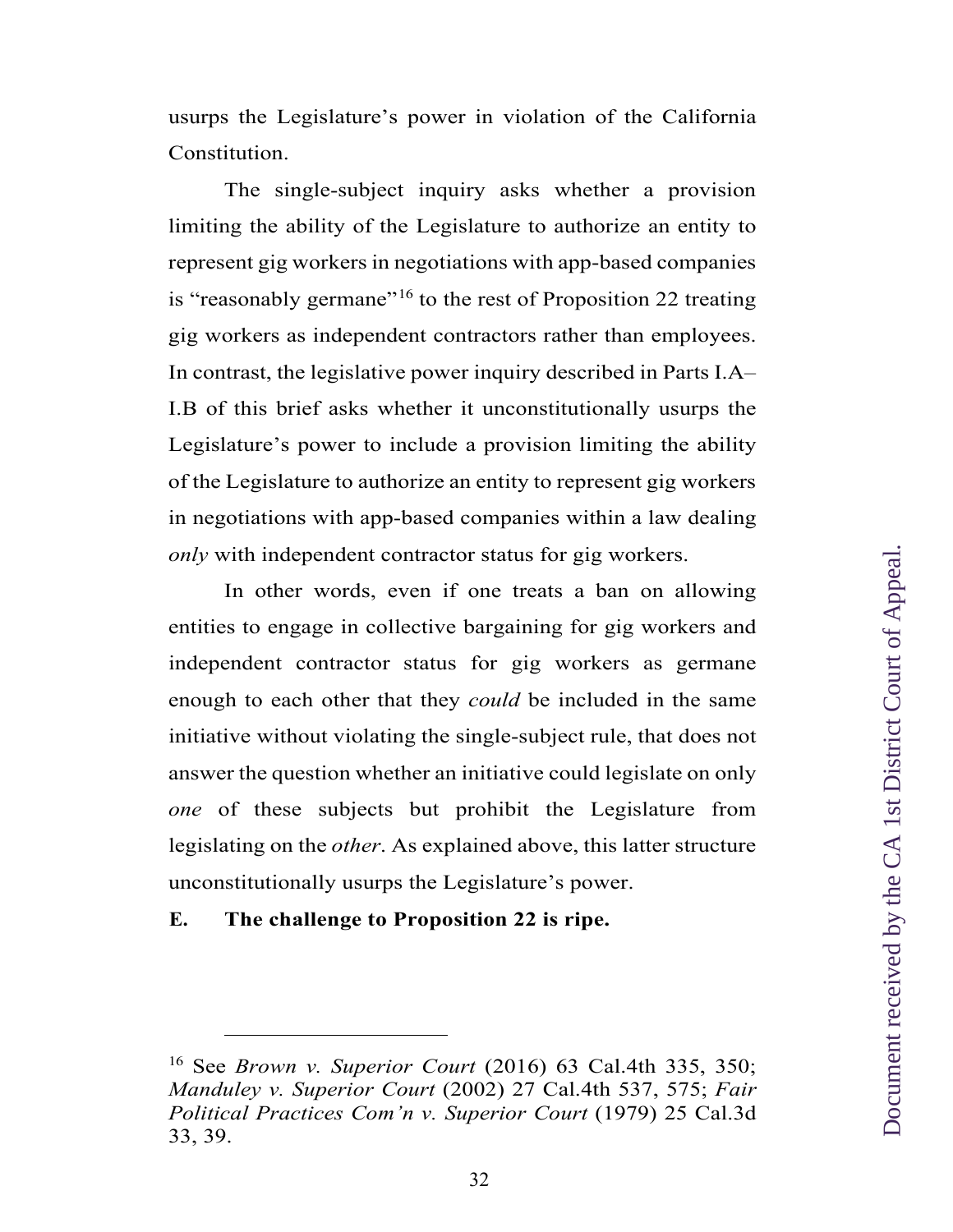Both Intervenors and the State argue that this challenge is not ripe until the Legislature passes legislation related to collective bargaining for gig workers. (I-AOB, *supra*, at 47–49; S-AOB, *supra*, at 40–43.)

This argument ignores how the legislative process works. Legislators are busy and the legislative calendar is crowded. Why would any Legislator attempt to pass such a law knowing it could be struck down by a court as in conflict with the provisions of the "amendment"? It is hard enough to pass legislation, especially given fierce opposition by a powerful industry, without the uncertainty and chill that comes from Section  $7465(c)(4)$ : Would such legislation meet a seveneighths requirement in both houses? Would a court find it inconsistent with the remainder of Proposition 22?

This chill alone makes a challenge ripe today.

## **II. THIS COURT SHOULD DECLARE ALL OF PROPOSITION 22 UNCONSTIUTIONAL; AT THE VERY LEAST IT SHOULD HOLD SECTION 7465(C)(4) UNCONSTITUTIONAL.**

Part I of this brief demonstrates that section  $7465(c)(4)$  of Proposition 22 violates the California Constitution and should be declared unenforceable.

Section 7467(a) of the initiative contains a severability clause providing that if any portion of Proposition 22 is declared unenforceable (aside from Section  $7451^{17}$ ), the rest of the

<span id="page-32-0"></span><sup>&</sup>lt;sup>17</sup> Section 7467(b) provides that if Section 7451 is declared unenforceable, the remainder of Proposition 22 should *not* be severed but should be declared unenforceable as well. (AA, *supra*, at p. 40.)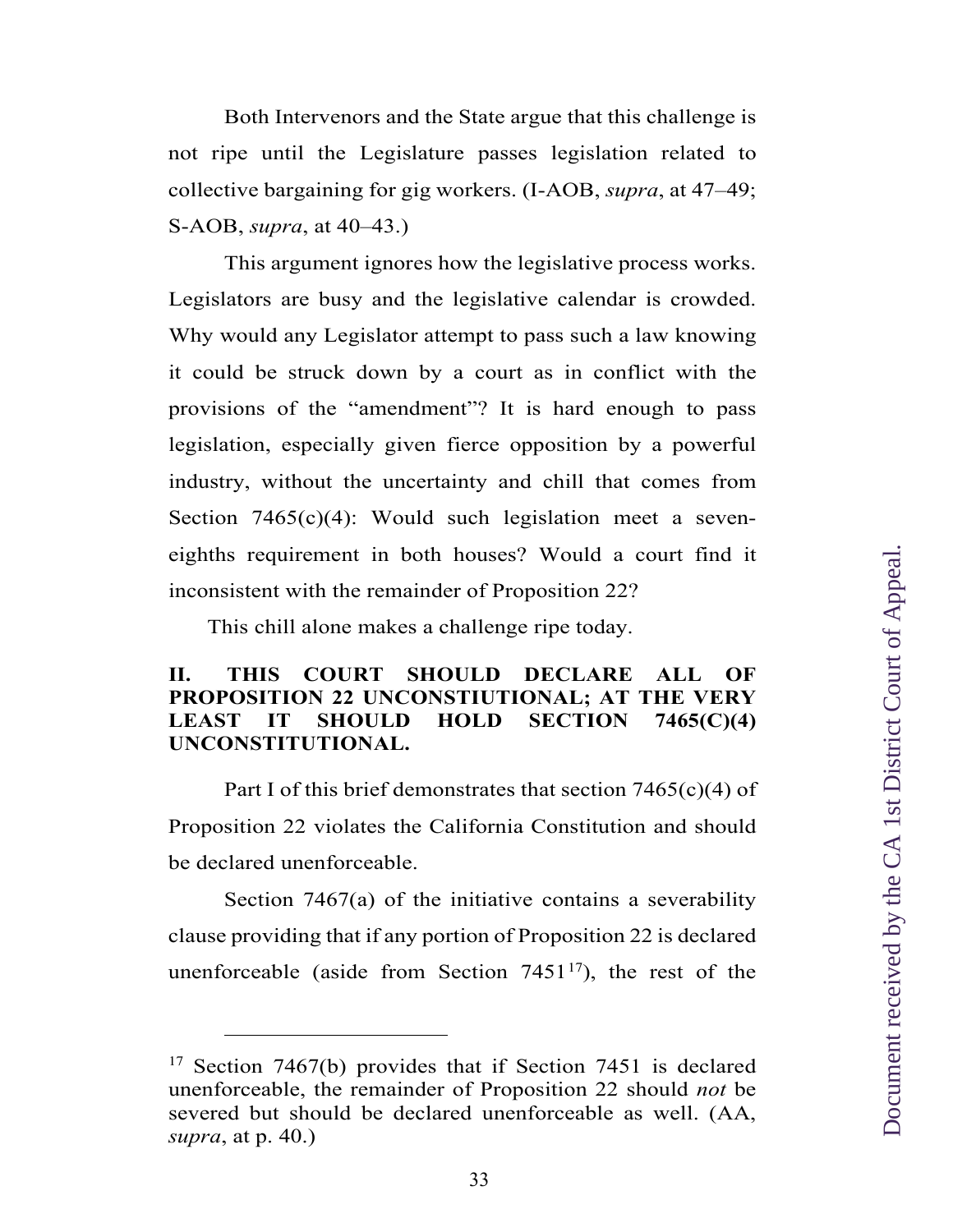measure should stand. (AA, *supra*, at p. 40.) If that severability clause is enforceable, then this court's decision to invalidate section  $7465(c)(4)$  would not affect the enforceability of the remainder of the statute.

However, in these circumstances, this court should hold all of Proposition 22 unenforceable. Proposition 22's proponents tried to have their cake and eat it too, by not squarely presenting the question of gig workers' collective bargaining rights to voters for consideration but effectively barring such legislation through a law improperly styled as an "amendment" that usurped the Legislature's power to regulate in this area. This Court should strike the entire measure to deter other initiative proponents from similar drafting strategies. Otherwise, there will be no penalty for continuing to try this gambit in future initiatives.

This situation is reminiscent of the Legislature's overreach in *Californians for an Open Primary v. McPherson* (2006) 38 Cal.4th 735 (*McPherson*). There, the Legislature responded to the qualification of an initiative, Proposition 62, establishing a nonpartisan primary for certain candidate elections, by placing a competing legislatively-proposed constitutional amendment requiring partisan primaries on the ballot in Proposition 60. But Proposition 60 also included an unrelated measure involving the sale of surplus property owned by the State, which was perhaps a sweetener to get voters to vote for the measure. Both the California Court of Appeal and Supreme Court agreed that Proposition 60 violated a part of the state constitution (Article XVIII, section 1) requiring that each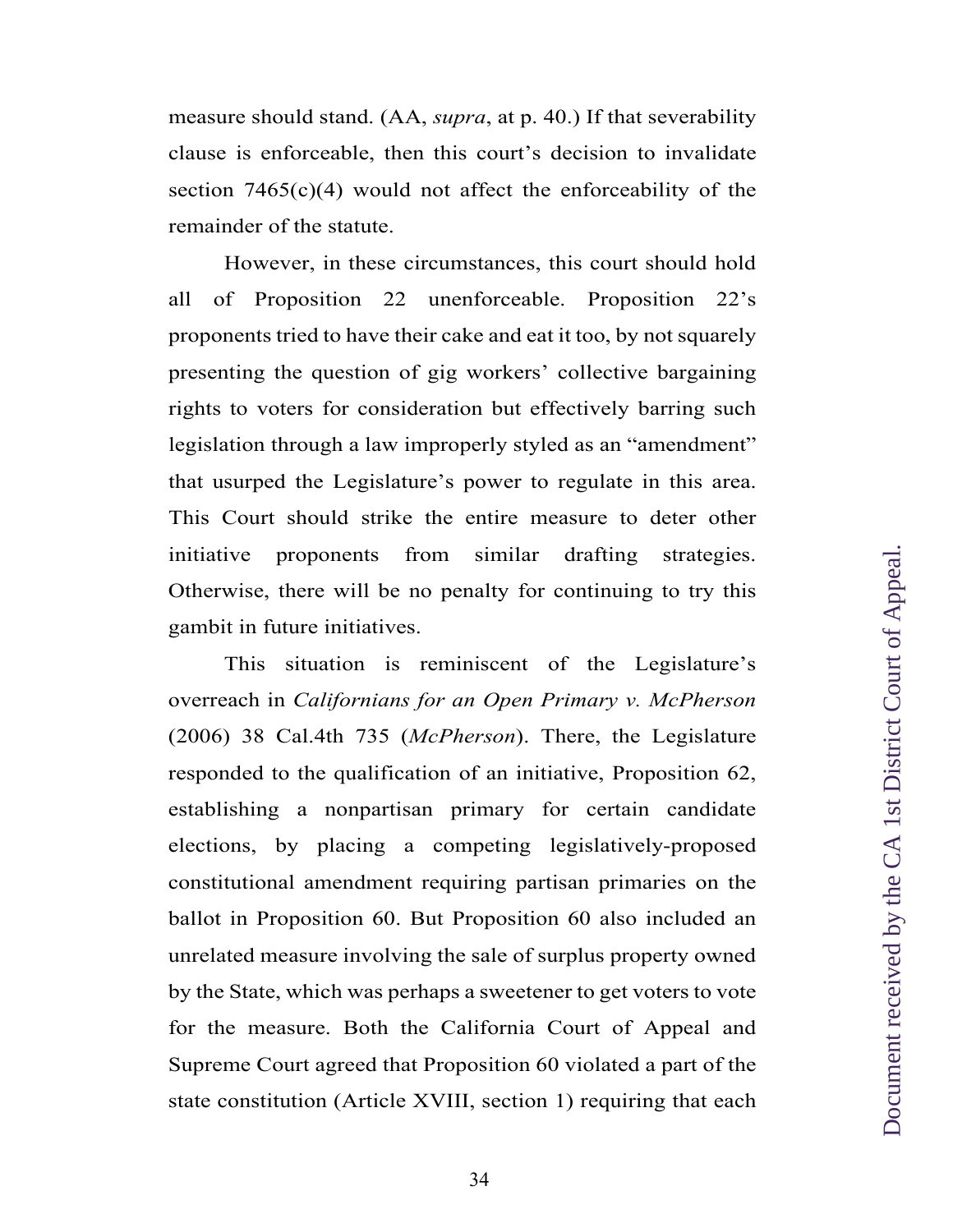constitutional amendment put by the Legislature for a vote by the people be subject to a "separate vote," a requirement that is much like the single-subject rule. *Id.* at 777.

Acting on an emergency basis in a challenge brought by Proposition 62 proponents to remove Proposition 60 from the ballot, the Court of Appeal declined to remove the measure. Instead, it split the two amendments contained in Proposition 62 into two propositions, Proposition 62A and 62B, and let voters vote separately on each.

The California Supreme Court declined to intervene before the election to reverse the Court of Appeal's emergency remedial order. But after the election, the Supreme Court held that this bifurcation remedy was impermissible because it would encourage further gaming of the system by the Legislature:

"We conclude that the Court of Appeal erred in bifurcating the two measures. Nothing in the language or history of article XVIII generally, or of the separate-vote provision in particular, suggests that a violation of the provision should be remedied by bifurcation of proposed amendments and the presentation of those matters to the electorate in separate measures. Nor do we discern in our case law, or in that of any other jurisdiction, any suggestion that bifurcation is an appropriate remedy in such a circumstance. Finally, we find it instructive that the analogous initiative single subject provision (Cal. Const., art. II,  $\S$  8, subd. (d)) precludes the related remedy of severance. (See *Jones*, *supra*, 21 Cal.4th at p. 1168, [90 Cal.Rptr.2d 810, 988 P.2d 1089] ["when an initiative measure violates the single-subject rule, severance is not an available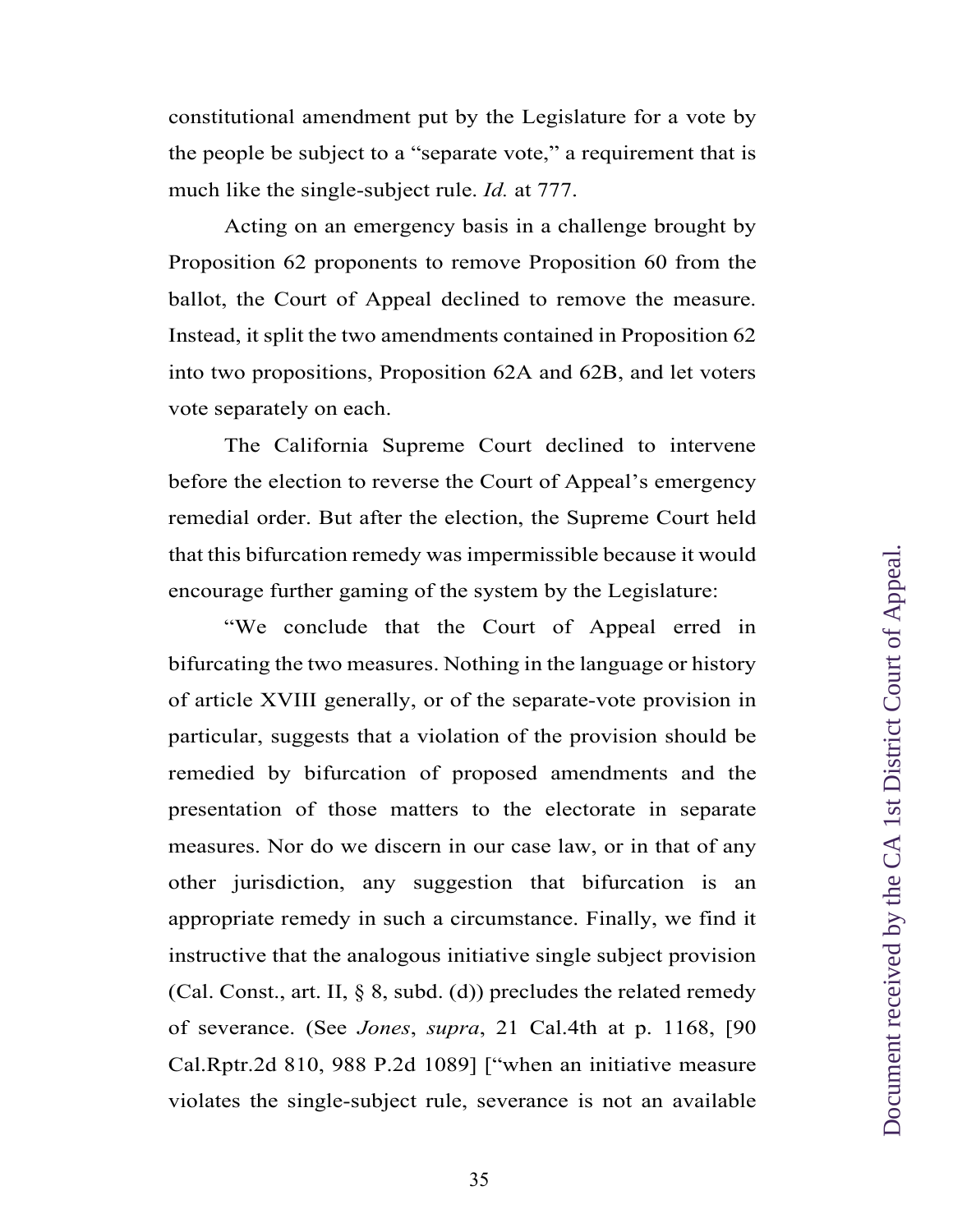remedy"]; see also *California Trial Lawyers Assn. v. Eu* (1988) 200 Cal.App.3d 351, 361–362, [245 Cal.Rptr. 916] [concluding the same].)"

"Indeed, allowing bifurcation of a measure that violates the separate-vote provision would permit—if not encourage logrolling-type manipulations that in turn would frustrate one purpose of the separate-vote provision. If, for example, it were known in advance that bifurcation was a potential and permissible remedy, factions within the Legislature, none of which on its own could garner a two-thirds vote for a particular amendment, might join forces by agreeing to present disparate proposed amendments in a single measure, knowing that a court likely would find a separate-vote violation but thereafter could order the provisions bifurcated and presented separately to the electorate as discrete amendments. In this manner, legislators constituting less than two-thirds of each house could place such measures before the voters in violation of the rule set forth in the first sentence of article XVIII, section 1. Our conclusion that bifurcation is not a remedy for violation of the separate-vote provision avoids creating such incentives or facilitating such manipulations." (*McPherson*, *supra*, 38 Cal.4th 735, at p. 781– 782, fn. omitted.)<sup>[18](#page-35-0)</sup>

<span id="page-35-0"></span><sup>18</sup> In *McPherson*, the California Supreme Court declined after the election to declare Propositions 62A and 62B unenforceable: "[W]e conclude that under the unusual circumstances of this case, it would be inappropriate to invalidate the two approved measures, each of which, as noted, subsequently was separately approved by the voters after this court, in the face of the then impending election, declined to stay the Court of Appeal's bifurcation order." (*McPherson*, *supra*, 38 Cal.4th at p. 782.) This case, unlike *McPherson*, did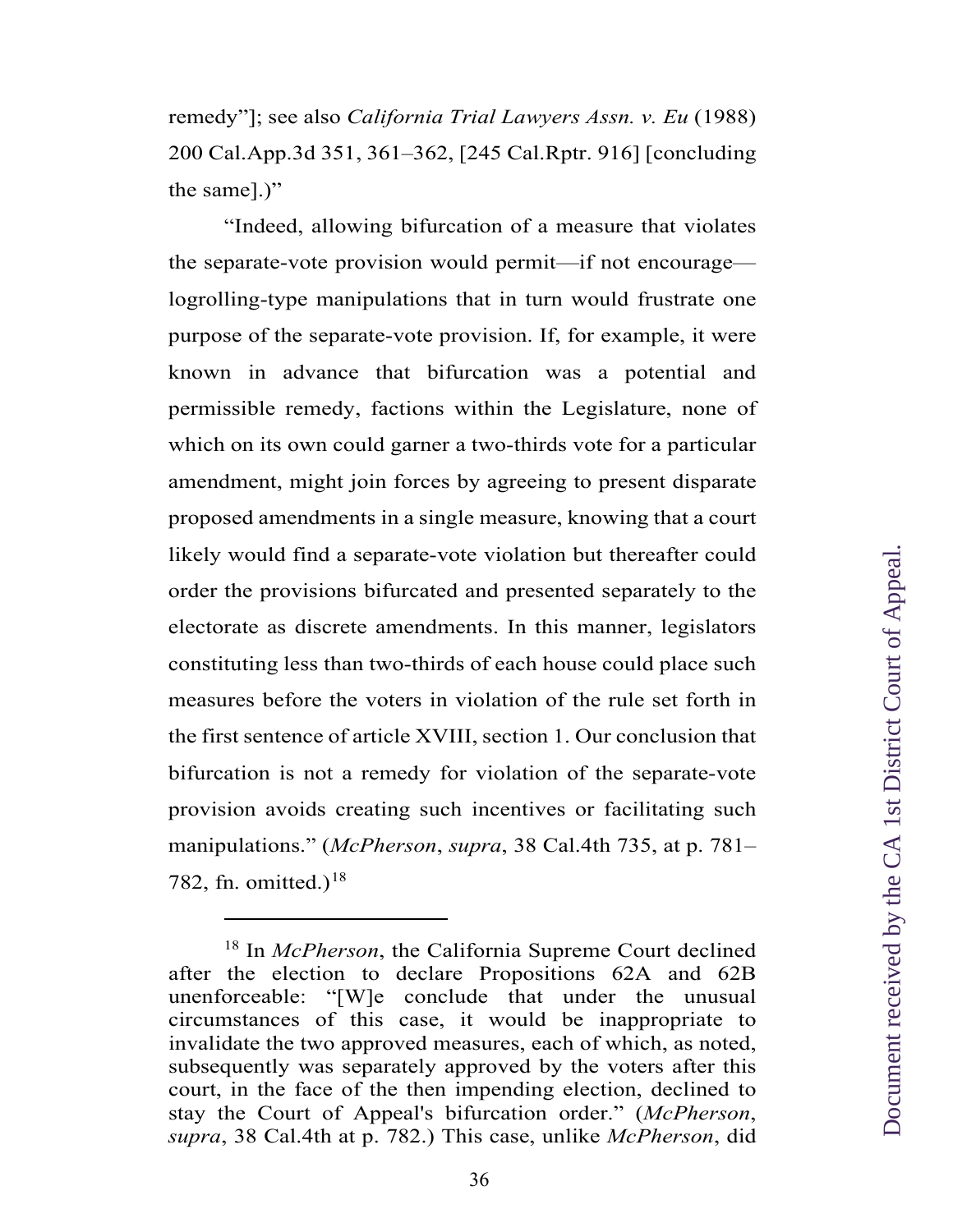Just as the court in *McPherson* said that bifurcation was an insufficient remedy to deter mischief by the Legislature in shoving two amendments into a single measure presented to voters, severance is an insufficient remedy in this case to deter a different but parallel type of mischief: burying major limitations on legislative power in "amendment" limitations separate from the main operative sections of the initiative. If the remedy for this conduct is nothing more than severing the offending section, this pernicious drafting practice will become commonplace. This Court should hold all of Proposition 22 unenforceable.

not involve a rejected request to the state Supreme Court to stay any order before the election. And in this case, unlike *McPherson*, "manipulation of the process" (*ibid.*) by the drafters of Proposition 22 is evident.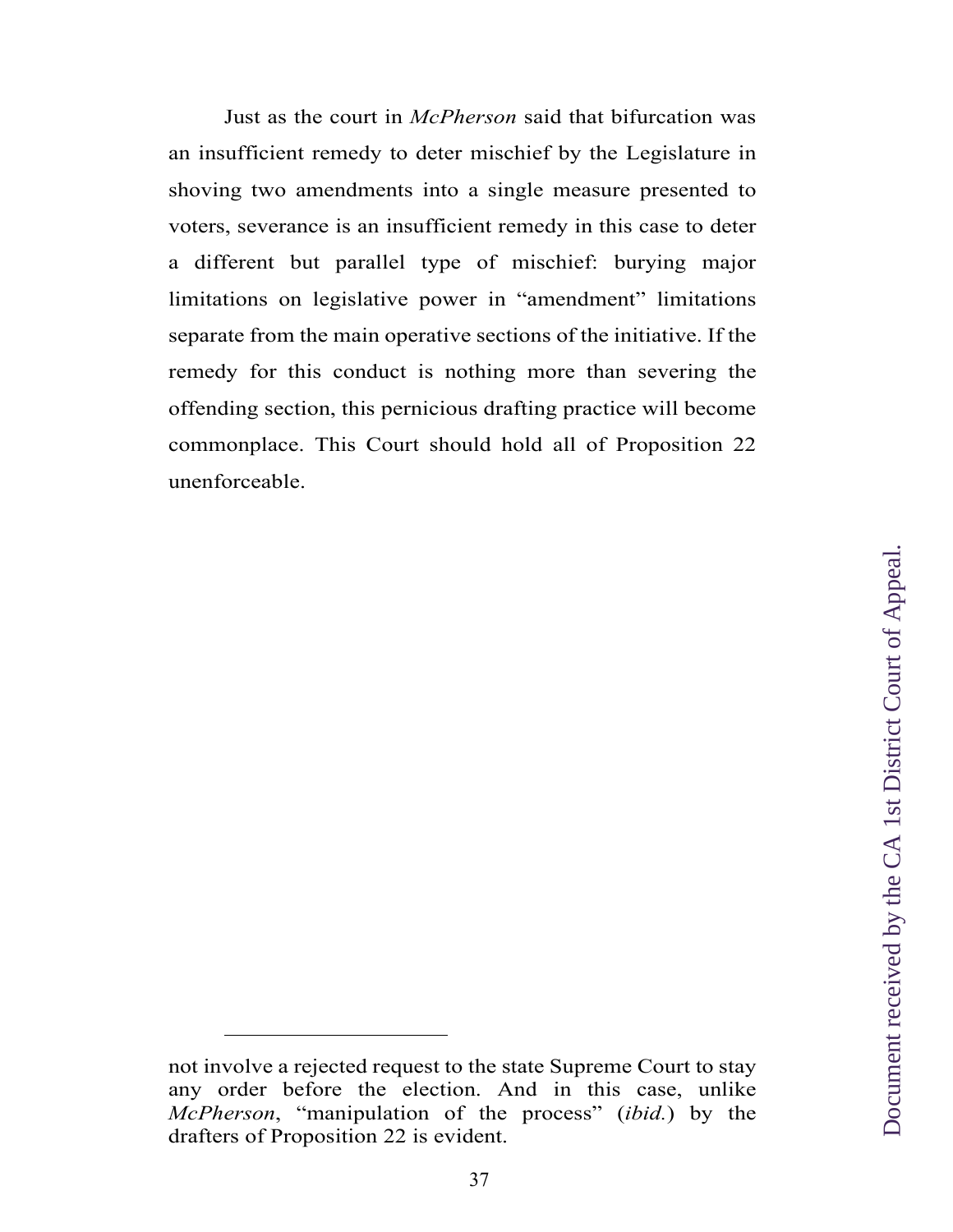### **CONCLUSION**

For the foregoing reasons, this Court should declare Proposition 22 unenforceable to deter such unconstitutional drafting tactics in the future. At the very least, this Court should declare section 7465(c)(4) of Proposition 22 unconstitutional.

## May 25, 2022 **RICHARD L. HASEN**

By: Richard J. Hase

Richard L. Hasen

Attorney for Amicus Curiae **CALIFORNIA ELECTION LAW PROFESSORS**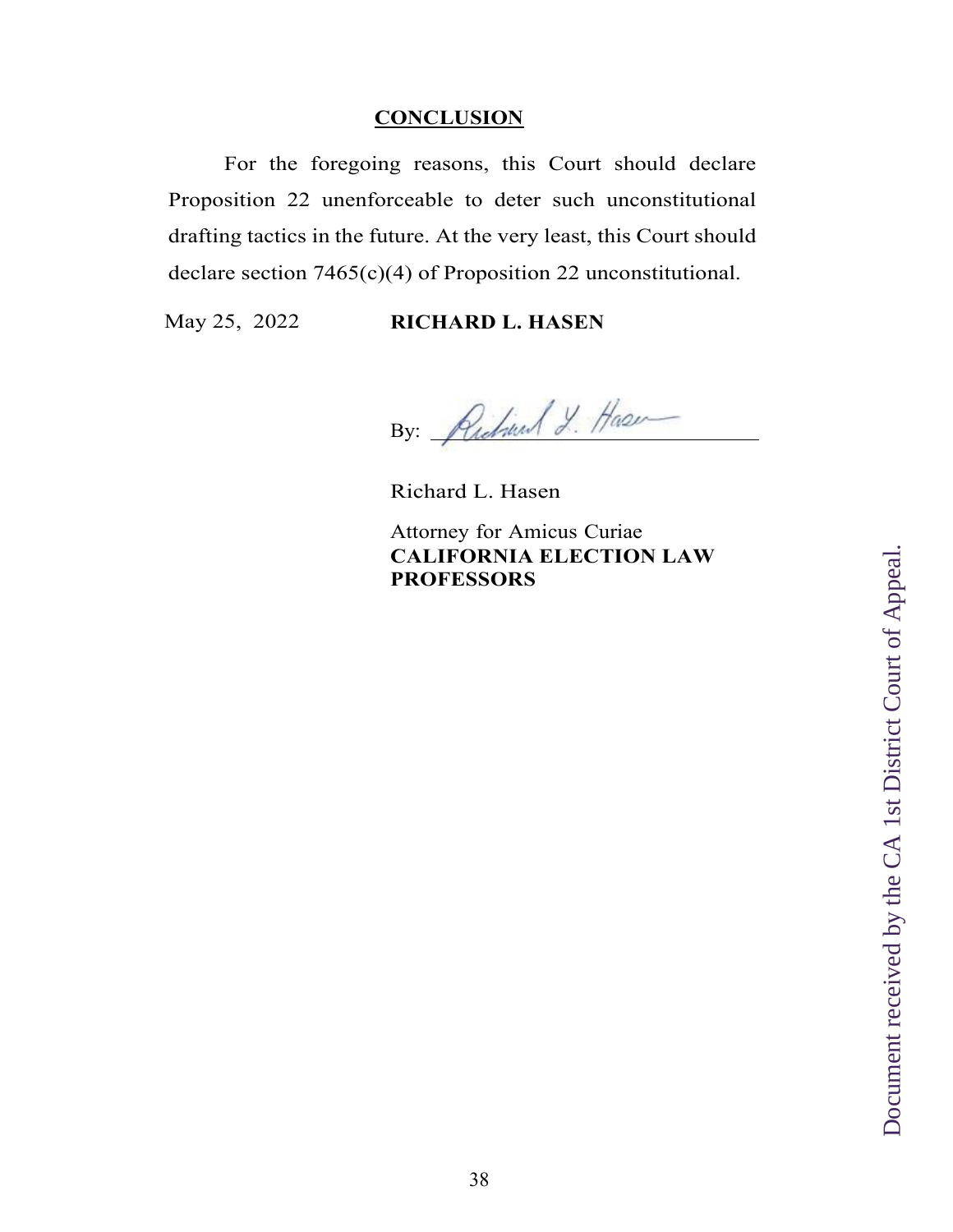## **CERTIFICATE OF WORD COUNT**

(Cal. Rules of Court, rule  $8.204(c)(1)$ .)

The text of this brief consists of 6,839 words as counted by the Microsoft Word version 2010 word processing program used to generate the brief.

## May 25, 2022 **RICHARD L. HASEN**

By: Richard J. Haser

Richard L. Hasen

Attorney for Amicus Curiae **CALIFORNIA ELECTION LAW PROFESSORS**